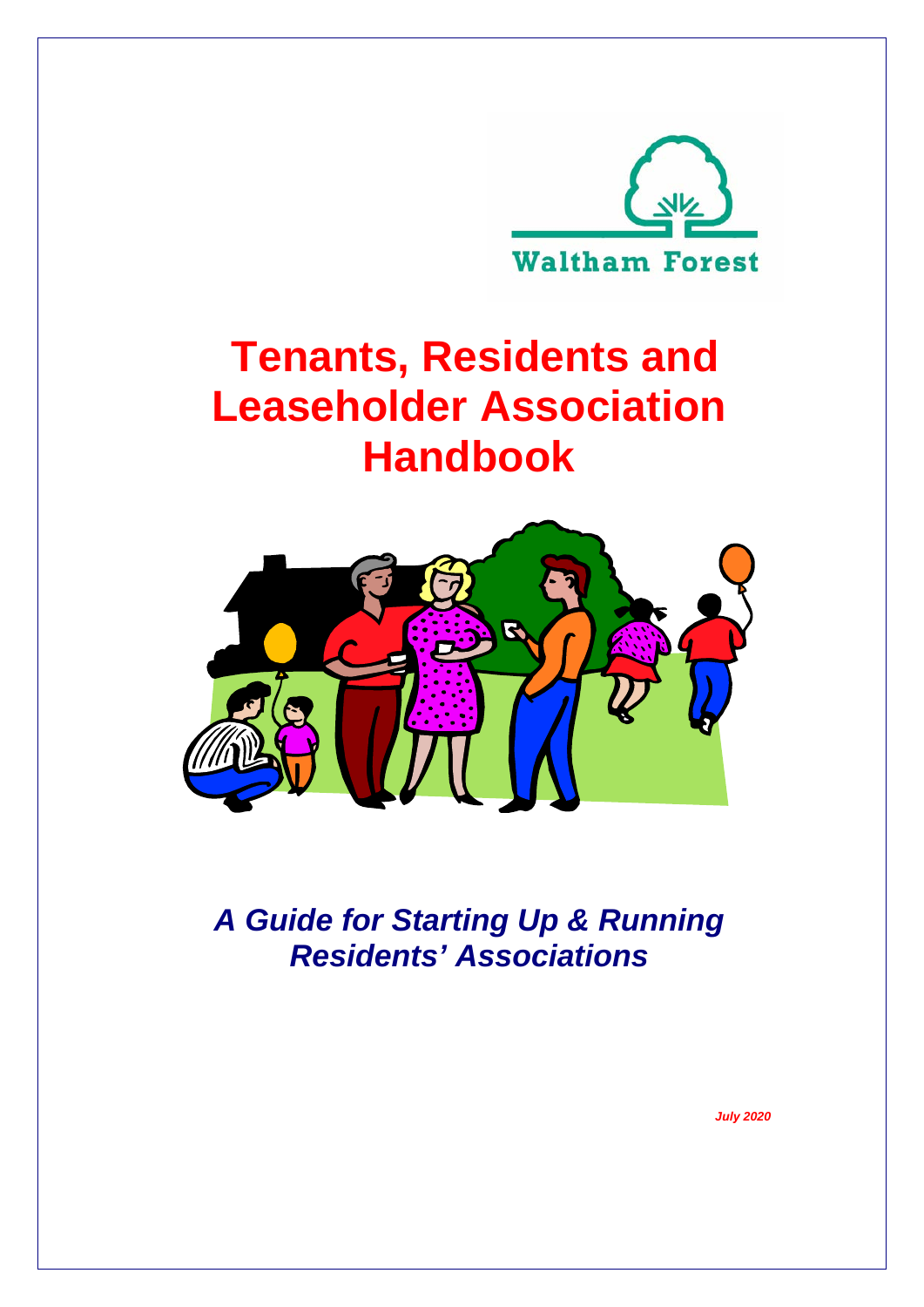# **CONTENTS**

|--|--|

| <b>Introduction</b>                           | 3  |
|-----------------------------------------------|----|
| <b>Why a Residents' Association?</b>          | 4  |
| <b>First Steps</b>                            | 5  |
| <b>The Constitution</b>                       | 6  |
| <b>The Committee</b>                          | 10 |
| <b>The Chairperson</b>                        | 11 |
| <b>The Secretary</b>                          | 14 |
| <b>The Treasurer</b>                          | 23 |
| <b>General Committee Members</b>              | 28 |
| <b>Representing Your Community</b>            | 29 |
| <b>Code of Conduct</b>                        | 31 |
| <b>Recognition of Residents' Associations</b> | 34 |
| <b>Grant Funding</b>                          | 35 |
| <b>Further Help and Advice</b>                | 37 |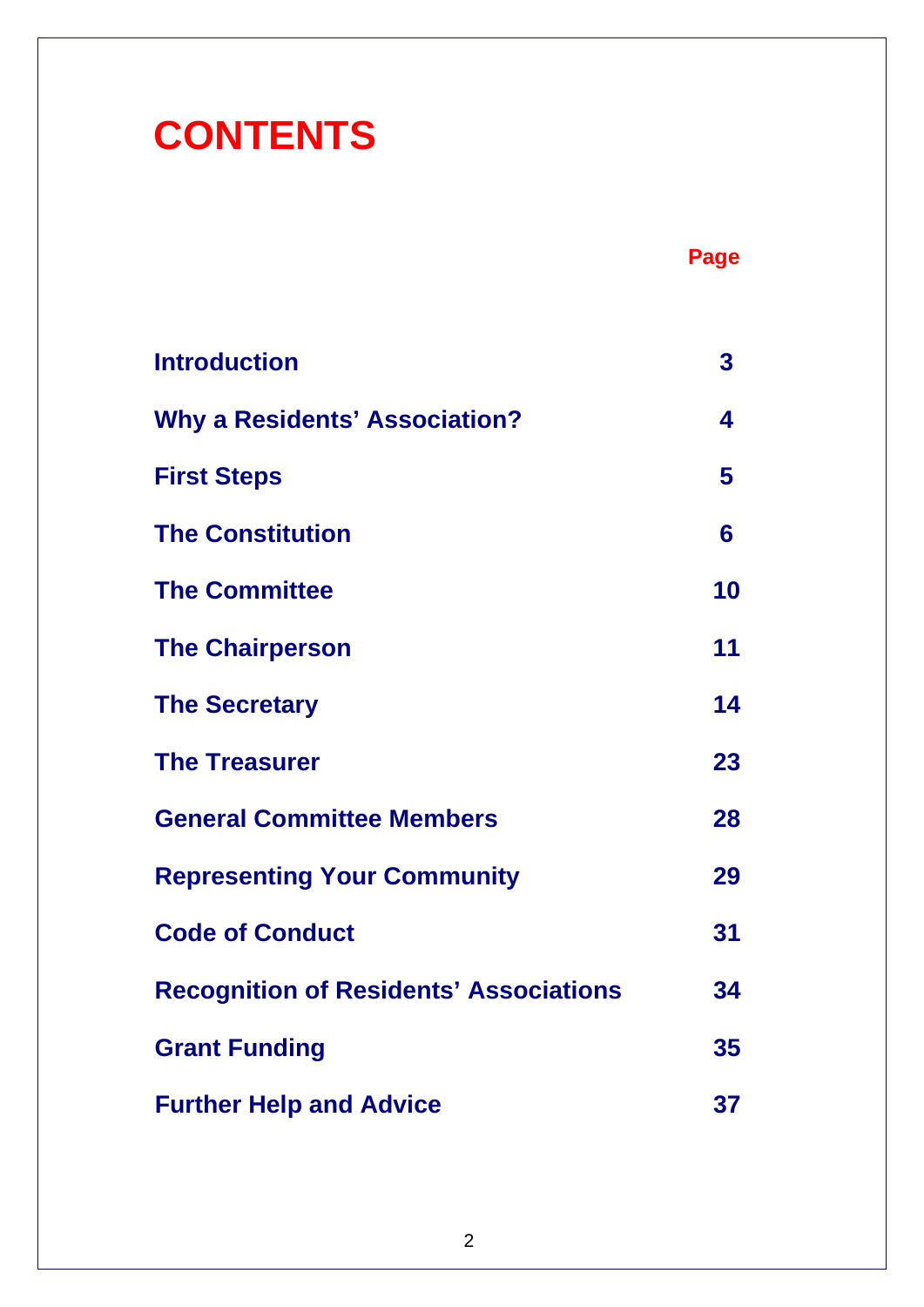## **INTRODUCTION**

The purpose of this booklet is to guide your residents' group through the practical steps to forming and running an effective Residents' Association for your community. The advice offered should be tailored to what suits your needs.

Talking with existing Residents' Associations will provide a wealth of information and experience that cannot be contained in any written guide; so, if you would like to get in touch with an existing Residents' Association in your area please contact the Inclusion & Engagement Team at Waltham Forest Council. Sharing ideas and experience will help to build your confidence and enable you to learn from others' mistakes.

Getting a Residents' Association going can be hard work, but it is well worth the effort. Waltham Forest Council will support you in each step that you take with practical help and advice as well as funding. Try to have fun while you're doing it and remember, very few things go along without any hitches or setbacks!

We hope to keep this guide as up-to-date and useful to Residents' Associations as possible. If after looking and using the guide you identify any changes or additional information needed, please let us know by contacting one of the Housing Engagement Officers.

#### **Rumana Akthair or Julie Haughton** Housing Engagement Officers Cedar Wood House 2d Fulbourne Road London

E17 4GG

Telephone: 020 8496 4942/4976 Email: [rumana.akthair@walthamforest.gov.uk](mailto:rumana.akthair@walthamforest.gov.uk) julie.haughton@walthamforest.gov.uk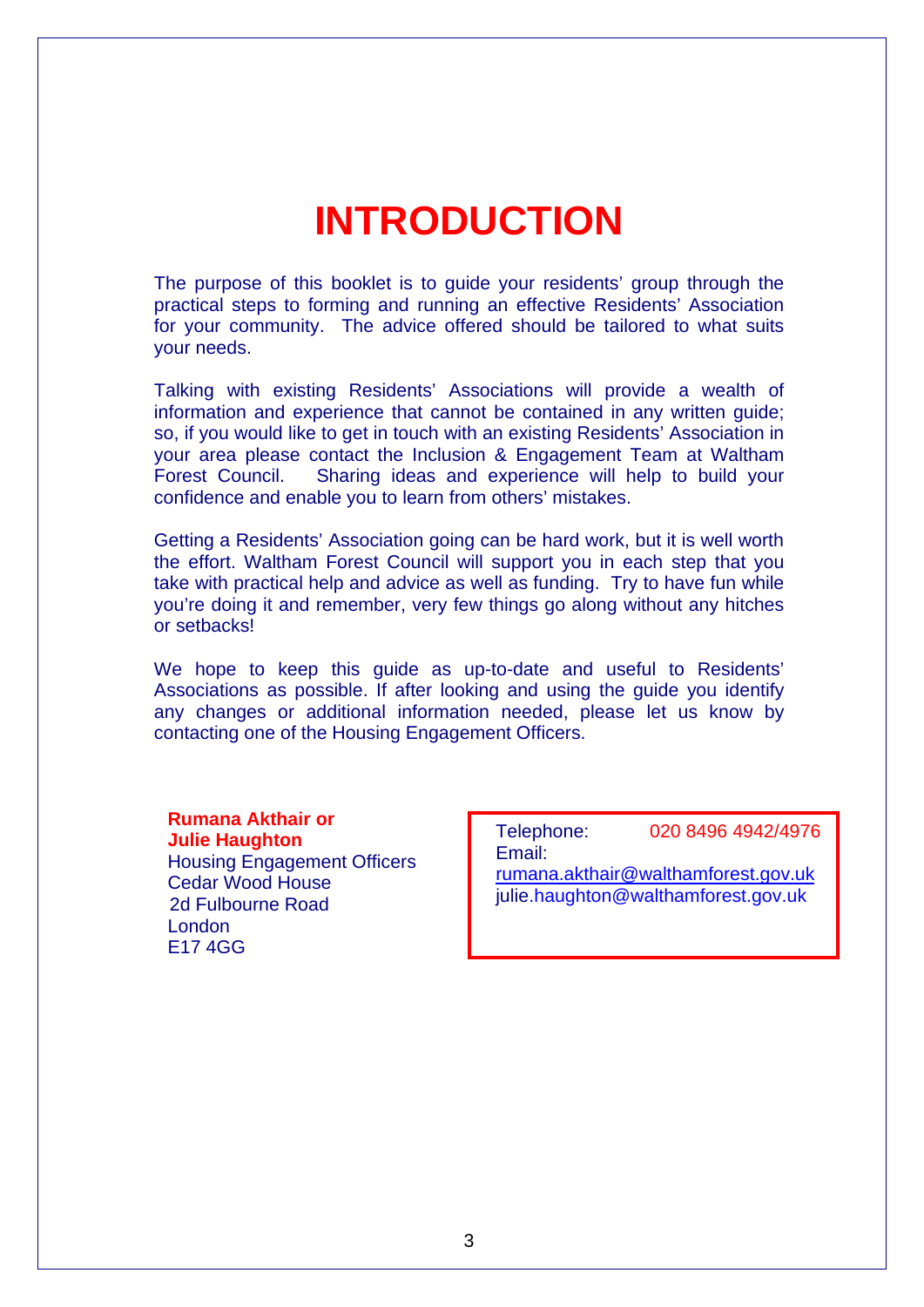## **WHY A RESIDENTS' ASSOCIATION?**



good idea to find out what local people, your potential members, see as the priorities that should be tackled.

These could include:

- **Campaigning for something, for example: an area for the kids to play, a better bus service, or more information about local services.**
- **Campaigning against something, for example: the closure of the local shop or school.**
- **To increase the community feeling in the area, for example: running a community event so neighbours can get to know each other.**
- **To be more involved in the decisions taken by WF Housing, which affect tenants, leaseholders and homeowners.**
- **To arrange social events and outings for residents.**

**An effective Residents Association can have a real influence on local issues as well as giving the area in which you live a greater sense of community.**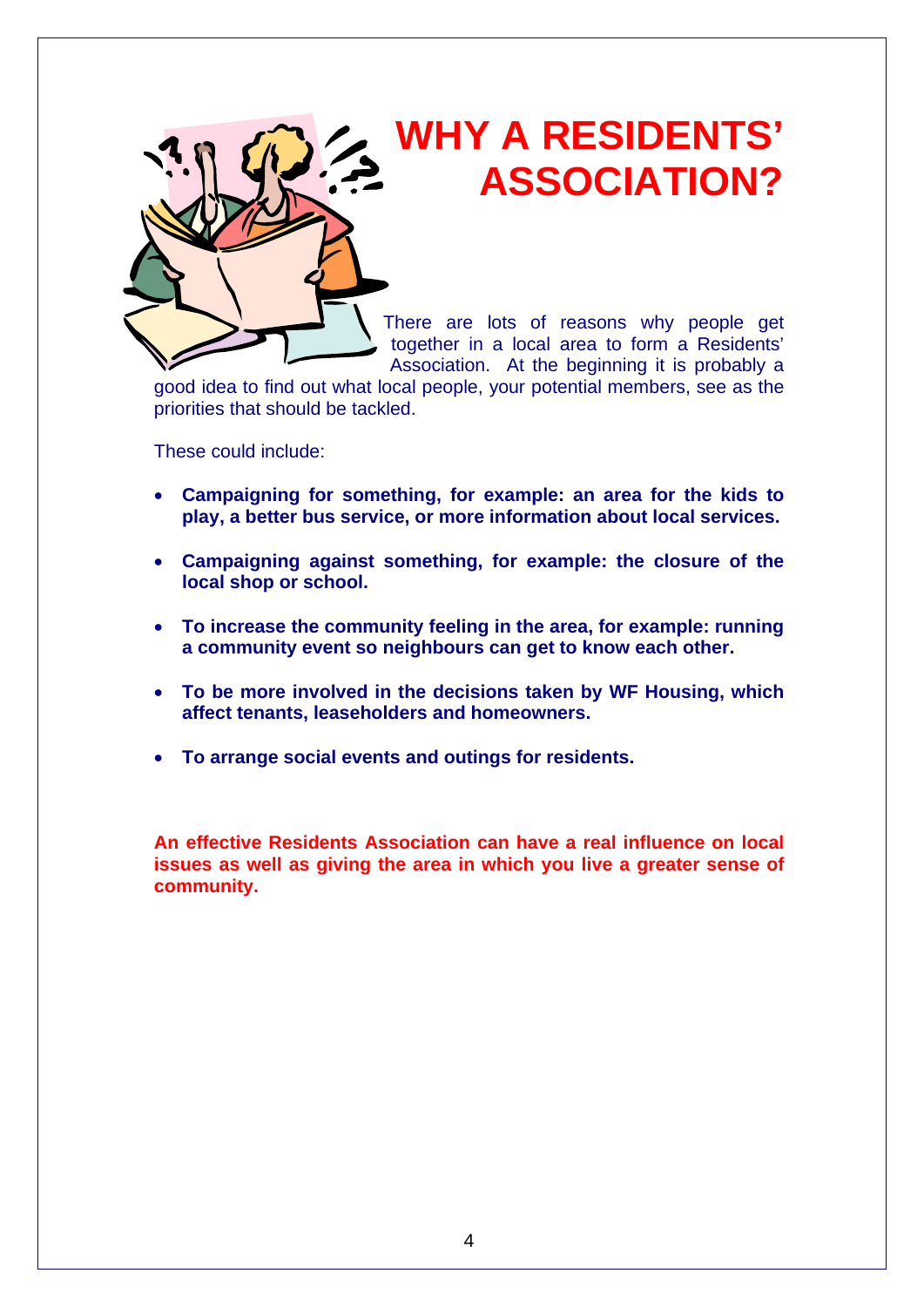# **FIRST STEPS**

Below is an outline of the steps you can follow to get a Residents' Association going in your area. Of course, you may want to adapt it to suit your situation.

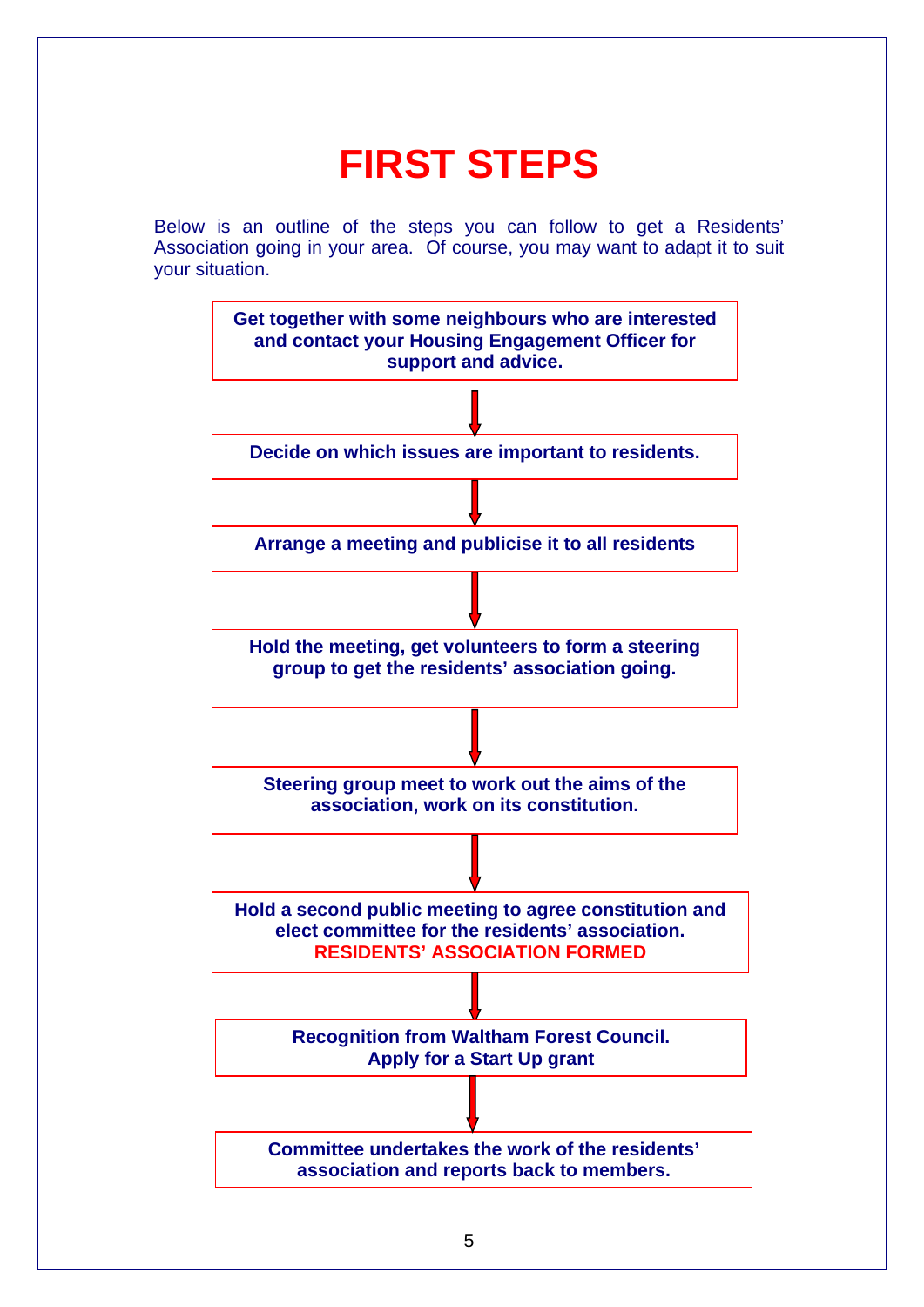# **THE CONSTITUTION**

Your Residents' Association will need a set of rules to run itself by, so that everybody knows what its' aims and objectives are and how it is going to go about achieving them. Below is a model constitution that you may wish to use as a basis for your association.

## **MODEL CONSTITUTION**

## **1. NAME**

The name of the Association shall be………………………

## **2. OBJECTS**

The objects of the association shall be to promote and protect the interests of the local residents living in ………………………………………………

## **3. MEMBERSHIP**

Membership shall be open to any interested tenant or leaseholder living in the area covered by the association over the age of 16. All members shall have one vote. A membership list to be kept by the Secretary of the Association.

## **4. SUBSCRIPTIONS**

No subscription shall be charged for membership. Membership is based solely on where you live.

## **5. EQUAL OPPORTUNITIES**

Members of the association shall seek actively to represent the needs of the whole community and will not discriminate on the grounds of nationality, race, gender, disability, sexual orientation, religion or belief.

## **6. THE COMMITTEE**

- 6.1. At the Annual General Meeting members shall elect a committee. The Committee is responsible for the management of the Association.
- 6.2. The Committee will be made up of the following members; Chair, Secretary, Treasurer and **LECTE**, other members.
- 6.3. The Committee co-opt a maximum of members who shall be non-voting.
- 6.4. All elected members of the Committee shall have one vote.
- 6.5. If vacancies occur among the officers of the Committee, the Committee shall have the power to fill them from amongst their members.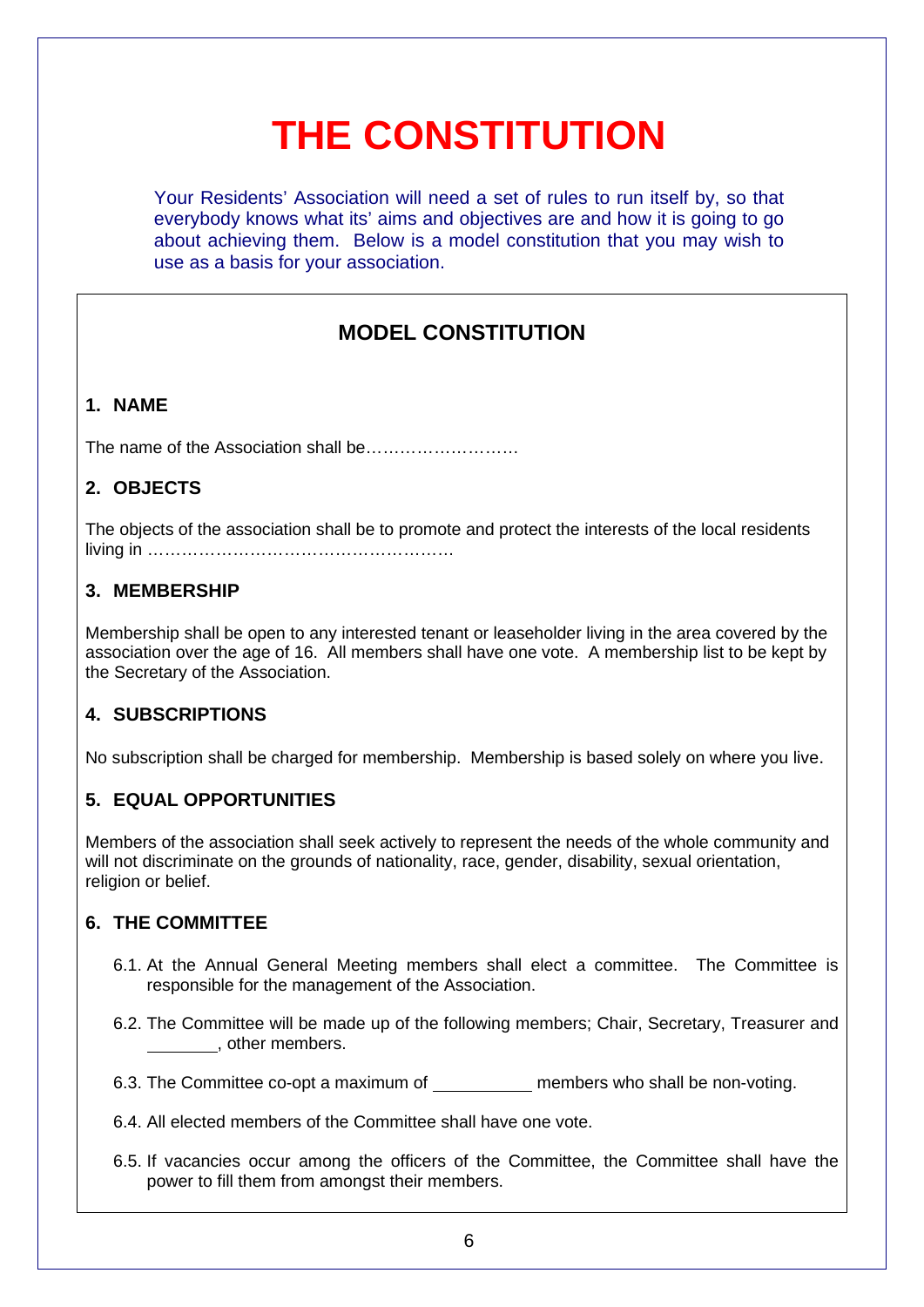- 6.6. The Committee may form sub-groups to deal with specific issues, but these must report to the Committee.
- 6.7. The Committee shall meet not less than times a year.
- 6.8. Minutes shall be taken of committee meetings and shall be available to all members and Waltham Forest Council.

### **7. ANNUAL GENERAL MEETING**

- 7.1. There shall be an Annual General Meeting held every year (15 months maximum) at which the following items will be included as agenda items:
	- Annual report from the Committee
	- Present statement of accounts
	- Flection of Committee
	- Amendments to the Constitution (this item may be excluded if there are no recommendations for change)

7.2. The Committee will notify all members of the date no later than 14 days before the AGM.

### **8. GENERAL MEETINGS**

- 8.1. In addition to the Annual General Meeting the Committee will call at least meetings per year which all members of the Association may attend.
- 8.2. All General Meetings shall be advertised to members at least five days in advance.
- 8.3. A Special General Meeting open to all members will be held if or more members submit a request in writing to the Secretary.
- 8.4. The Secretary shall arrange a meeting within 14 days of the receipt of the request for a Special General Meeting.

#### **9. QUORUM**

No General, Special General or Annual General Meeting shall take place if less than members are present.

### **10. CHANGES TO THE CONSTITUTION**

- 10.1. The Constitution of the Association may be altered at the AGM.
- 10.2. Any suggested changes must be handed to the Secretary 14 days before the AGM.
- 10.3. Changes to the Constitution must be agreed by two-thirds of the members present at the meeting.
- 10.4. The Association shall notify Waltham Forest Council within 28 days of changes to its Constitution.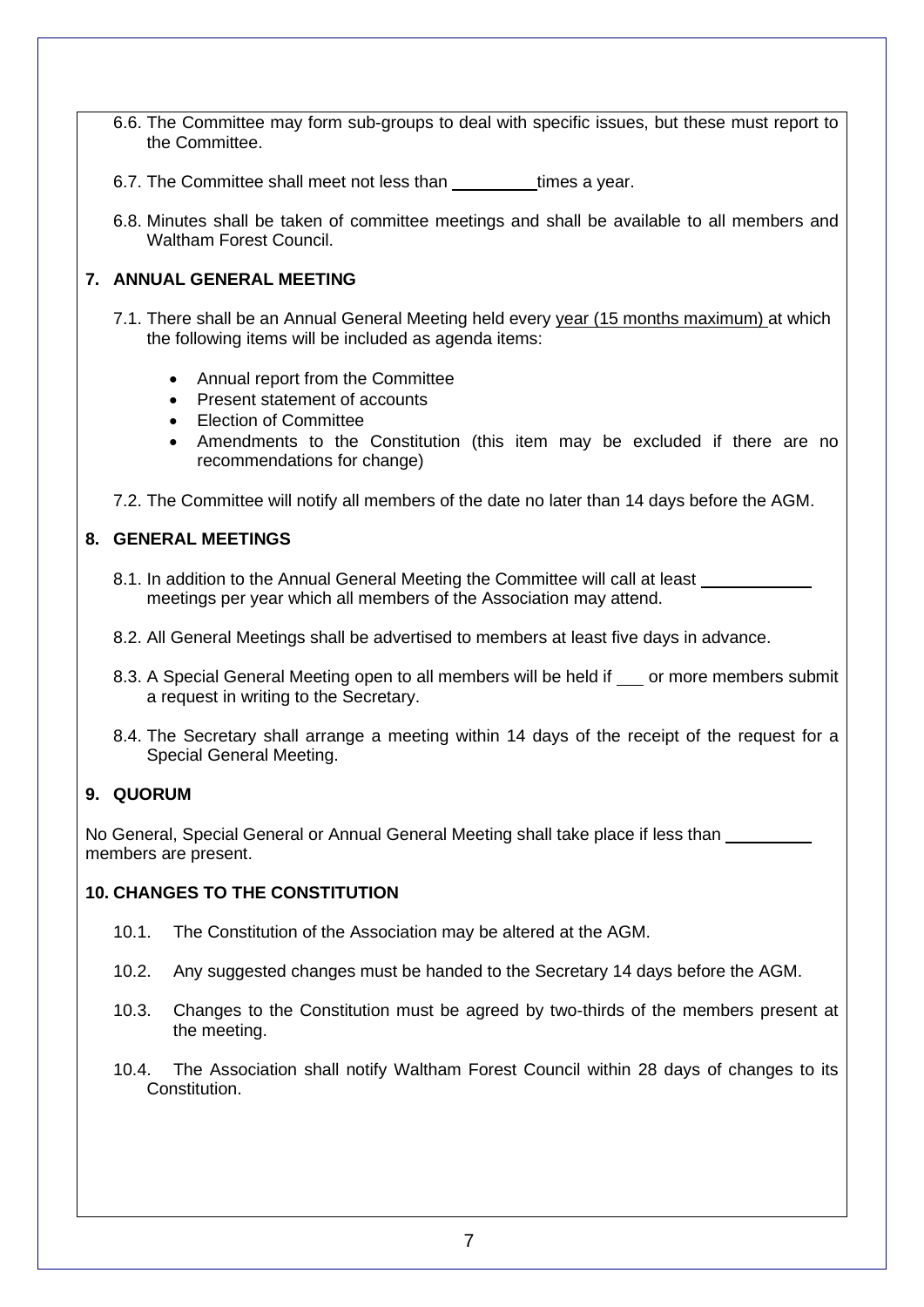#### **11. FINANCE**

- 11.1. All monies raised by or on behalf of the Association shall be applied to further the objects and aims of the Association and for no other purpose.
- 11.2. The Treasurer shall open a bank/building society account in the name of the Association.
- 11.3. The Treasurer shall keep a proper account of the income and expenditure of the Association.
- 11.4. Three cheque signatories shall be nominated by the Committee (one can be the Treasurer, but this isn't necessary).
- 11.5. Any expenditure over  $E$  shall be authorised by Committee at meetings.
- 11.6. The Treasurer shall submit the accounts for audit to Waltham Forest Council at the end of each financial year.

#### **12. DISSOLUTION**

- 12.1. The Association may only be dissolved at a Special General Meeting called for that purpose and advertised fourteen days before the meeting to all members.
- 12.2. At least of the members present at the meeting must agree to the dissolution.
- 12.3. Any funds and possessions shall be donated to a charity or charities of the meetings' choice.

#### **13. STANDING ORDERS**

- 13.1. Members shall at all times conduct themselves in a reasonable manner at meetings.
- 13.2. Members shall be excluded if they contravene the aims of the Association, use abusive language and/or violent behaviour.
- 13.3. The Chair shall have a second casting vote in the event of a resolution being tied at any meeting being held.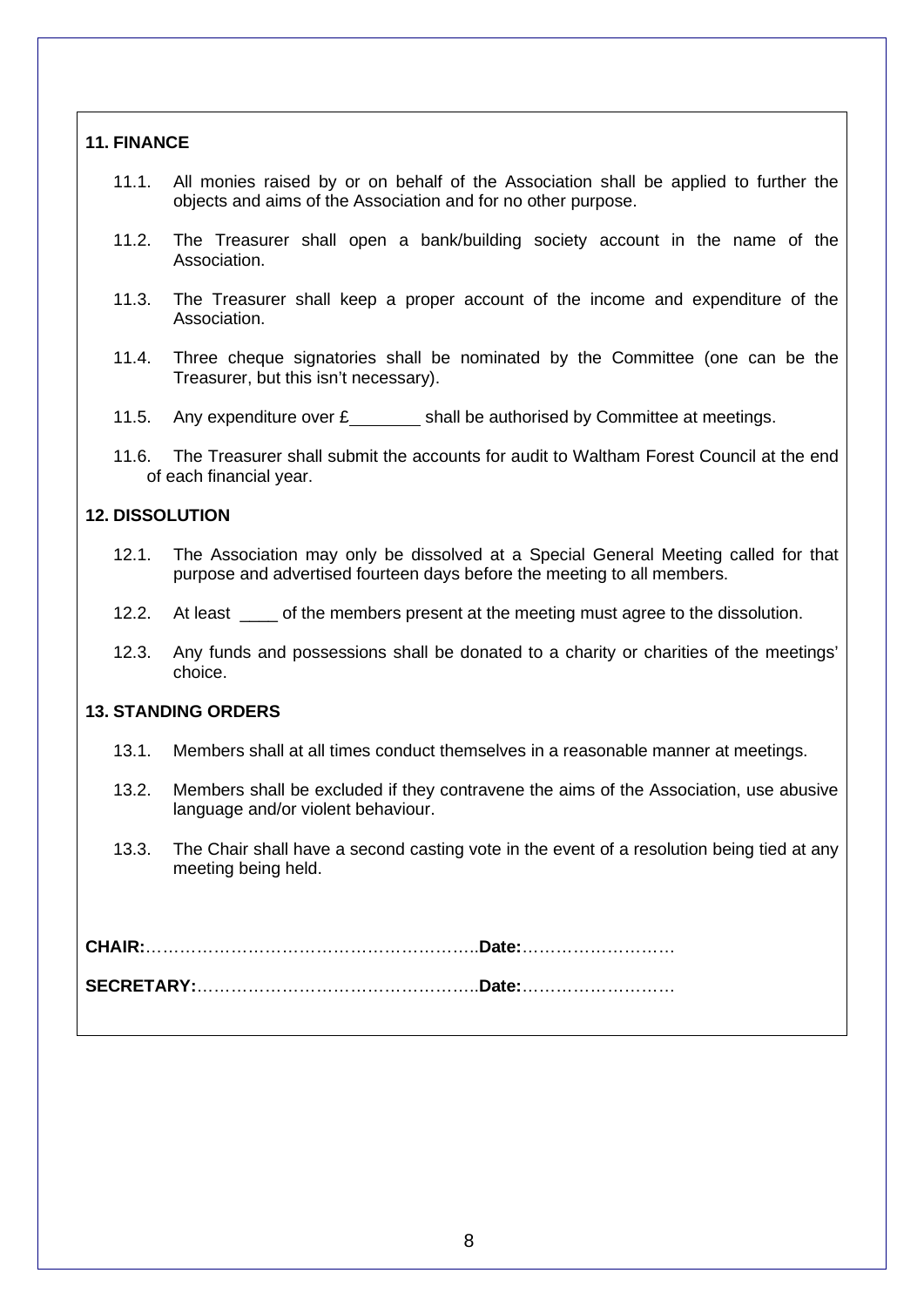

**Recognition:** For your association to be recognised by Waltham Forest Council, you will need to make sure the following items are included in your constitution:

- **Membership must be open to all tenants and leaseholders in the area of your association**
- **A clear statement on the association's commitment to equal opportunities in its membership**
- **Your association must hold an Annual General Meeting (AGM) to which all residents are invited**
- **Provision for a committee to be elected at the AGM**
- **A proper system of accounting must be maintained**
- **Submission of an annual report of the TRLA work and achievements**
- **Submission of accounts which details spending of funding received from Waltham Forest Council**

If you would like more help and advice on drawing up your constitution please let us know.

**For more information on recognition please turn to page 34**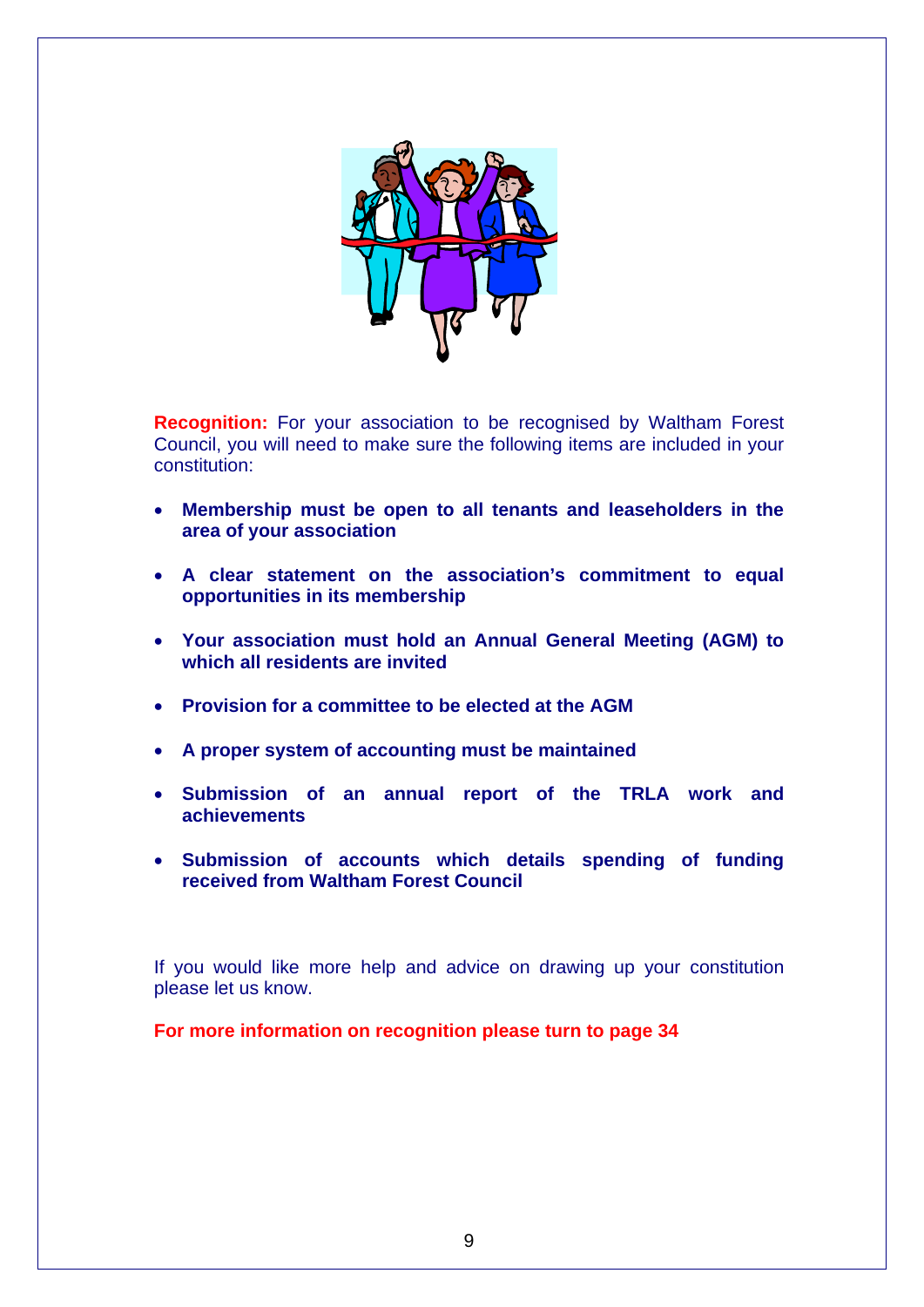

**The committee of a Residents' Association is responsible for managing the work of the association and making sure its' aims are followed and that the group works effectively and fairly.**

**Here are some of the keys to a successful committee:**

- Work together as a group
- Listen to each other
- Support each other
- Do what you say you will
- Abide by decisions made
- Report progress to members of the Association
- Listen to what members of the Association want
- Share the load with each other
- Recognises the strengths and weaknesses of members
- Be as representative of your membership as possible
- Enjoy yourselves!

A committee will usually consist of the following officers:

- **Chairperson**
- **Secretary**
- **Treasurer**

In some cases, Associations also choose to have a Vice-Chairperson to deputise for the Chairperson in their absence. For smaller committees another officer or general committee member can perform this role.

**The committee usually has a number of places for general members.**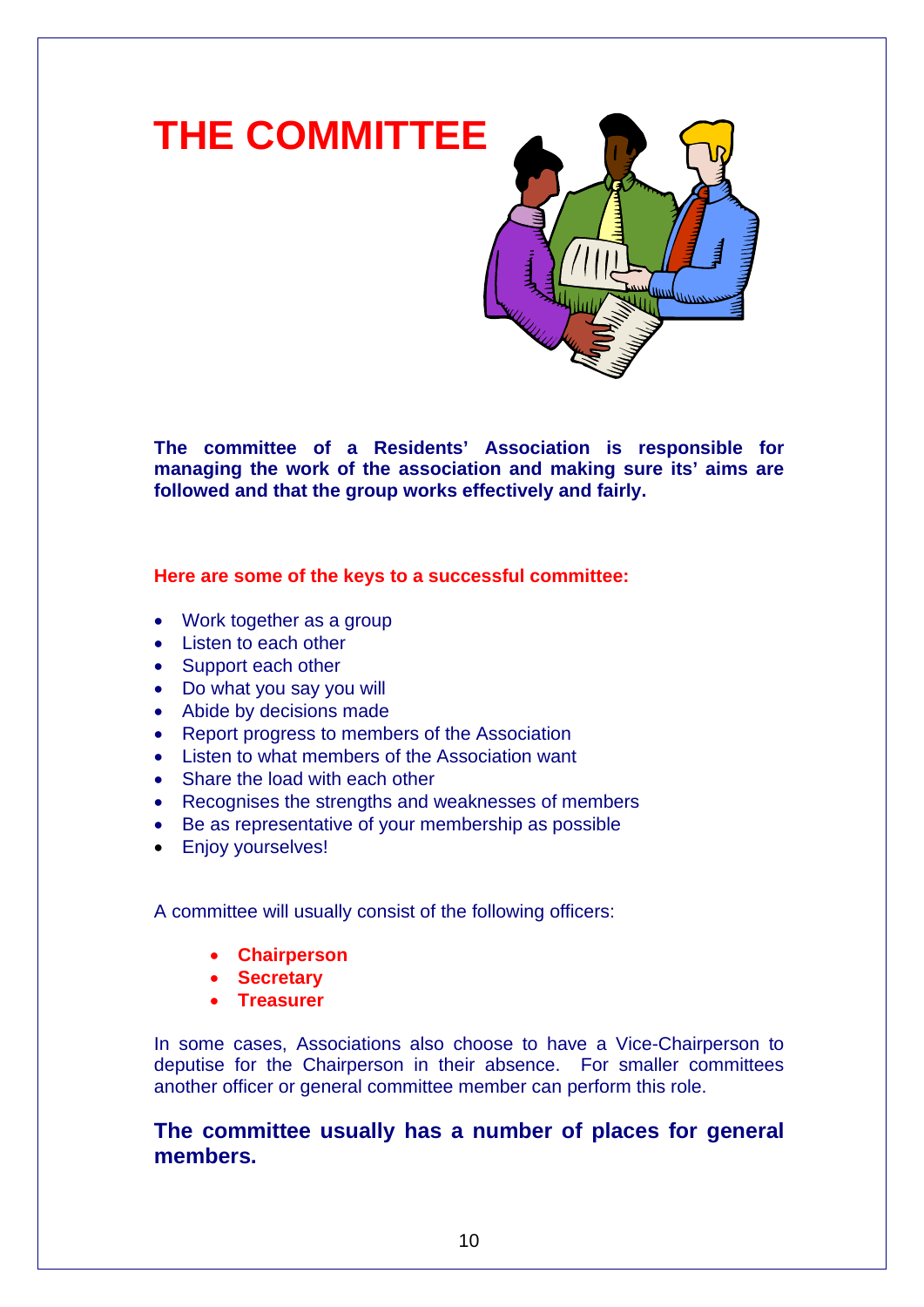

## **THE CHAIRPERSON**

The Chairperson is the one who pulls everything together by:

- **Guiding the Association to achieve its aims**
- **Chairing meetings of the Association and committee**
- **Representing residents at meetings and events in the community**

## **The Chairperson needs to:**

- **Know about all the activities carried out by the association**
- **Ensure that other officers are carrying out their tasks**
- **Make sure that everybody has an opportunity to have their say at meetings**
- **Prepare agendas for meetings, with the Secretary**
- **Make sure that decisions made are clearly recorded and reported to the membership**



## *Chairing a meeting*

One of the main roles of the Chairperson is the chairing of meetings of the Association. Good chairing is the key to successful meetings and a good meeting is one that achieves its purpose and is conducted in a calm fair friendly manner.

## **You need to have meetings to:**

- **Pass on information**
- **Discuss issues**
- **Make decisions**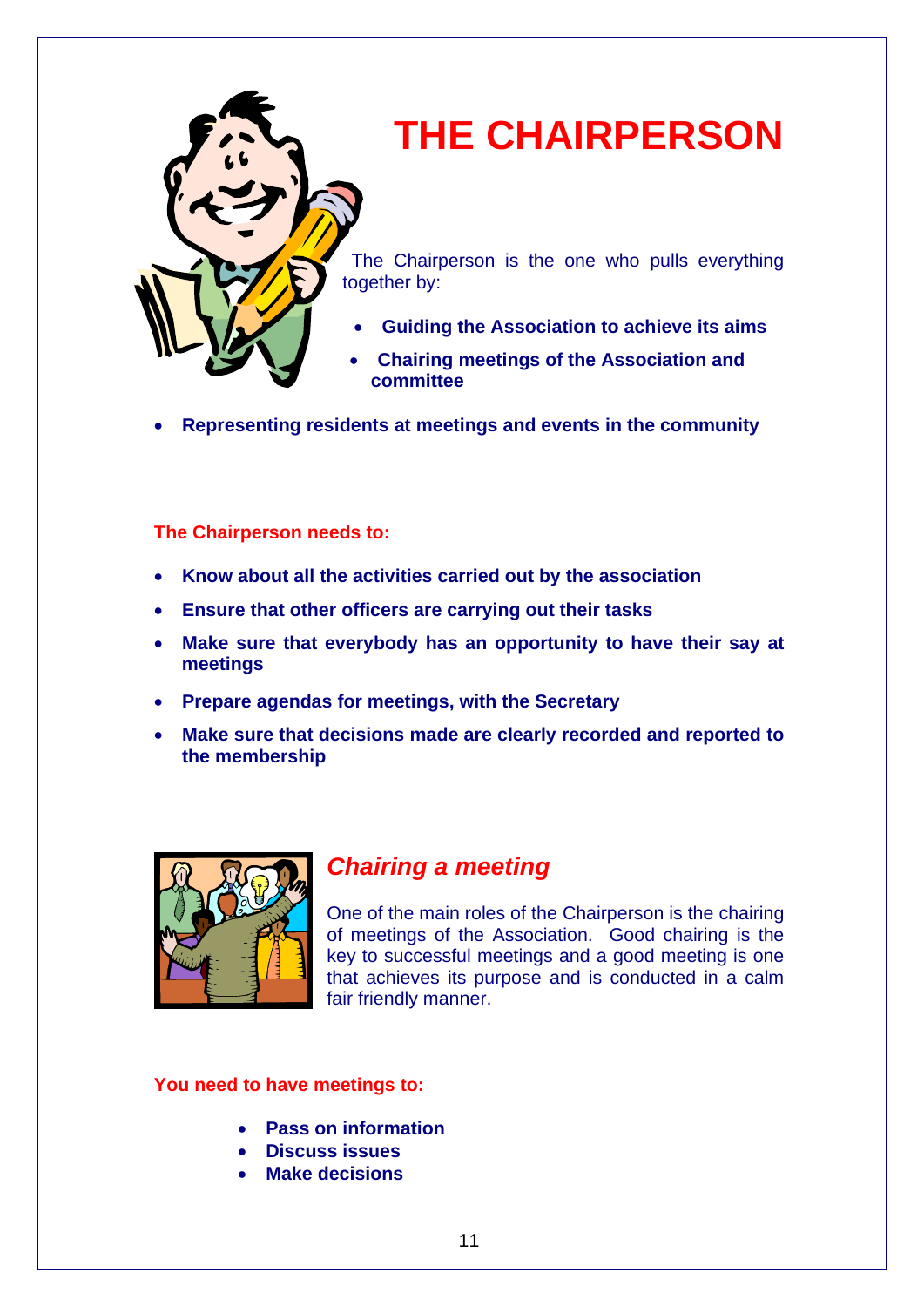**The golden rules for meetings are:**

- **Know what you are there for, have a clear agenda**
- **Make sure the agenda is followed, decisions are made and a good atmosphere is maintained**
- **Make them interesting!**
- **Make them accessible to everybody**



**As Chair you will:**

- **Introduce and summarise the purpose of the meeting**
- **Introduce each agenda item with the necessary background information**

• **Summarise the points made in discussions and encourage decision making**

- **Keep people to the point and stop them talking for too long (but don't stifle the discussion too early!)**
- **Give everyone the opportunity to participate**

**Here are some practical rules to help achieve success:**

- **Start your meetings on time**
- **Keep to the agenda**
- **Be positive and look for solutions to problems**
- **Make sure items to be discussed are prepared properly; do you have all the information you need?**
- **Make sure decisions are clearly taken and agreed.**
- **Make sure everybody has an opportunity to put their views**
- **Don't let a few people dominate**
- **Move the discussion on if people are repeating themselves**
- **Be polite and encouraging**
- **Don't put people down**
- **Don't allow people to make personal criticisms of each other**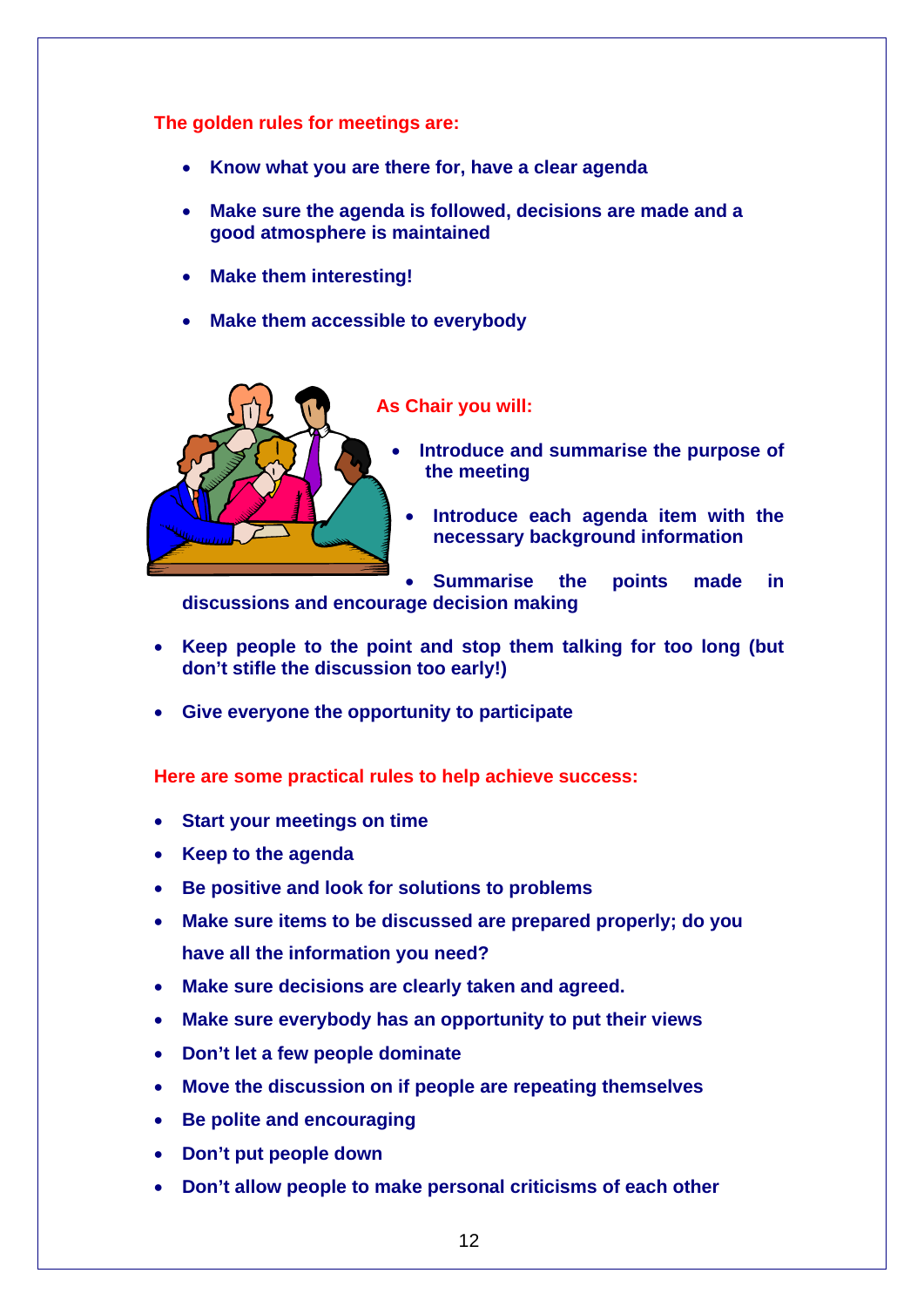### **Ground Rules:**

If you are having a meeting when the topics to be discussed will produce a conflict of views, ask the meeting to agree a set of rules at the beginning which all of you will abide by.

**These could include:**

- **The Chairperson will be the one who is in control of the meeting.**
- **Only one person speaking at a time**
- **Everybody agreeing to let people have their say without interruption**
- **No personal criticisms will be allowed**
- **A time limit on speakers**

This is quite a formal approach but can help to keep things calm if you think they may get out of hand. Remember if a meeting becomes chaotic, you can't make decisions and people will not attend next time. Think about the meetings you have attended and what did or did not make them a success for you and try and apply these to your own chairing.

All committee members have a responsibility to support the Chairperson's role as chair of a meeting by abiding by the rules themselves and encouraging others to do so.

### **More information about meetings can be found on page 15**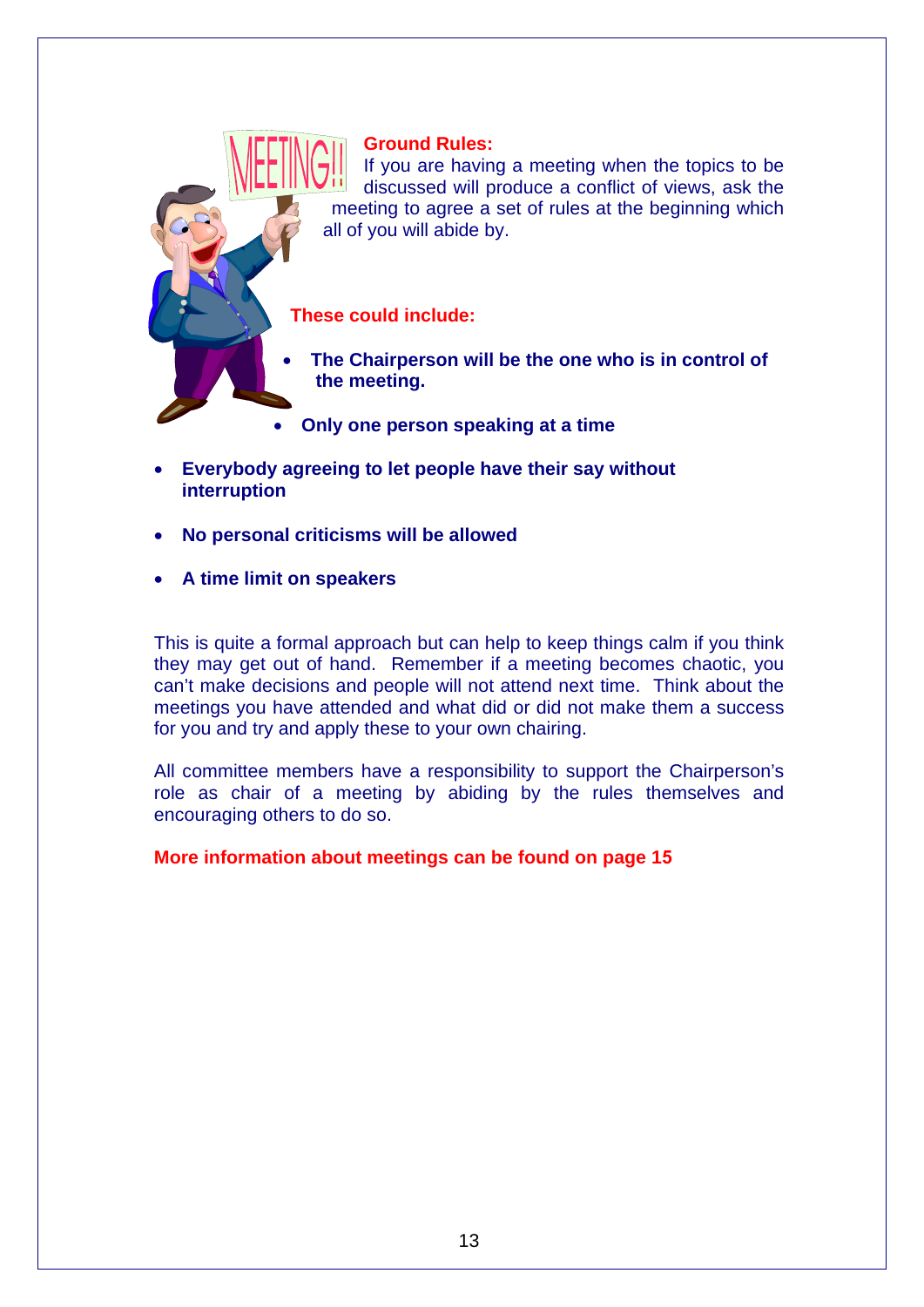## **THE SECRETARY**

**Being the Secretary of a Residents' Association does not mean you have to take shorthand and type or have access to specialised office equipment!** Anybody who is a bit organised can be a successful Secretary.



## **The Secretary:**

- **Arranges meeting venues**
- **Lets people know when meetings are being held**
- **Makes a written record of decisions made at meetings (minutes)**
- **Keeps copies of minutes of previous meetings**
- **Helps the Chairperson set agendas for meetings**
- **Receives and writes letters for the association**
- **Keeps a record of membership**



It is likely that from time to time the Secretary will need access to typing and photocopying facilities. Other members of your committee or general membership may be able to help or alternatively the WF Housing's Engagement Officers can provide the necessary support (see page 32 for further details).

## *The Secretary should organise the tasks not necessarily carry them all out themselves.*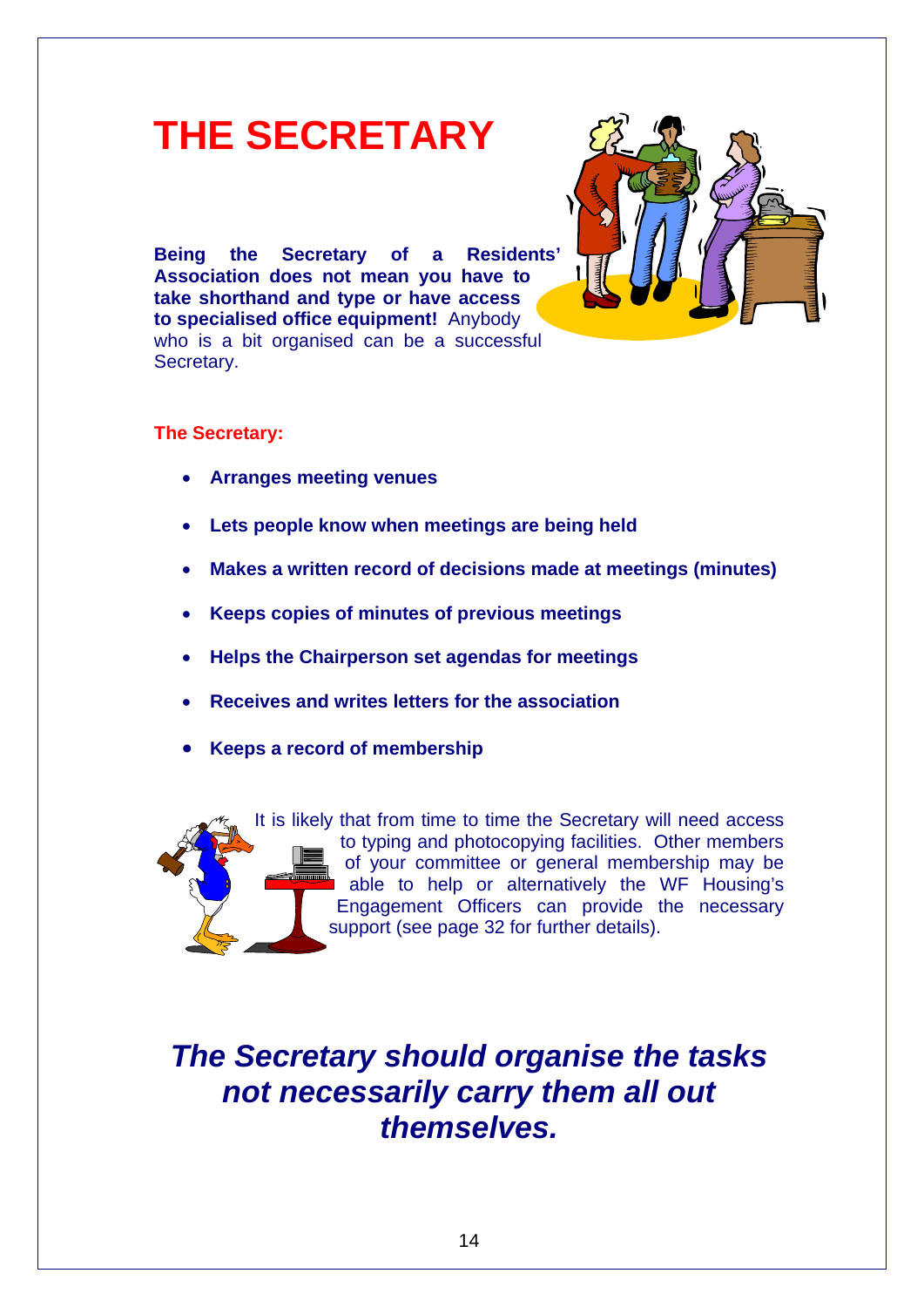

## **MEETINGS, MEETINGS, MEETINGS**

If you become Secretary then arranging meetings is something that, before long, you are going to become an expert in!

## **Types of meetings**

As a Residents' Association you will usually hold the following meetings:

*Committee Meetings. Attended by elected and co-opted committee members to carry out the work of the Association. These should be held regularly.*

*General Meetings. These meetings are open to all members of the Association and may be open to non-members at the discretion of the committee. The committee reports to members on its work and discusses and decides on future activity.*

*Annual General Meeting. Held once a year and open to all residents covered by the Associations' area. At this meeting the Chair and Treasurer give their annual report to members and the annual committee elections are held*

*Special General Meetings. These are held at the request of a minimum number of members, specified in your constitution. They are to discuss a specific issue of concern to members. All members of the Association are invited to attend.*

## **Arranging meetings**

Here are some practical things to think about when you arrange a meeting:



**Venue:** Where are you going to hold the meeting? Is it local enough for everybody? Do they know where it is? If not, and there really is nowhere else suitable you will have to make arrangements to get people there and make details available of the location.

Is the hall or room big enough for the people you are expecting? Most halls and rooms for hire have a maximum number of people who can be accommodated. Check this with the organisation you are hiring from. Also check that the organisation hiring out the venue has public liability insurance cover, if not you may have to arrange some.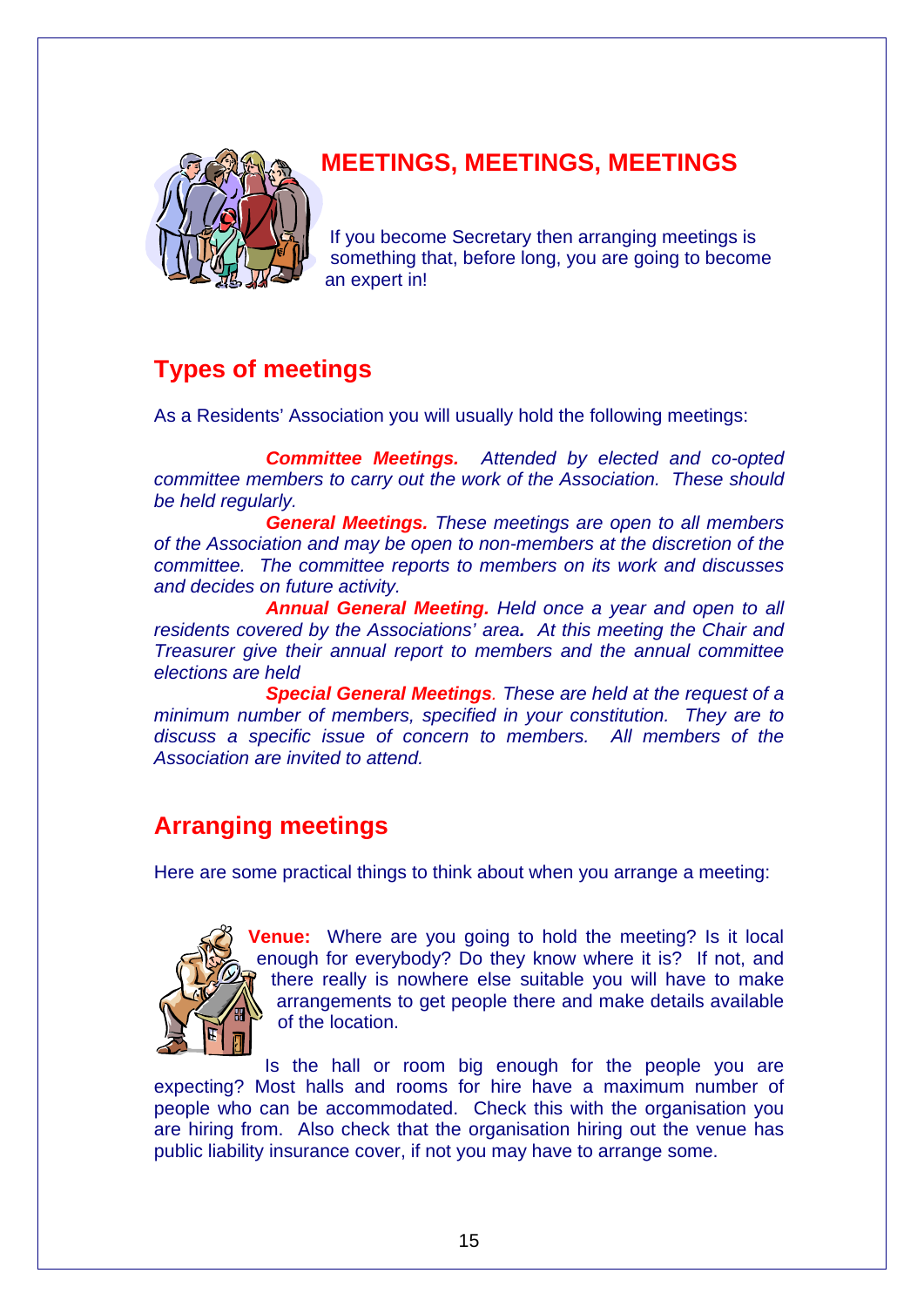Are some of your members disabled? If so, is the venue suitable? Watch out for difficult to negotiate steps at entrances, doors that are not wide enough to allow wheelchair access or high ceilings that make it difficult for people with hearing difficulties.

It is always best to visit a venue before the meeting to find out and meet the person who will be letting you in for your meeting. It is best to get a telephone contact number for them so that if they don't turn up you can find out what's happening.



**Layout:** Think about how you want the chairs laid out for a meeting. Rows of chairs facing a table at the front can be very formal and off-putting, although for a large number of people this may be the most suitable. Putting the chairs in a circle or in groups around tables can be much less formal.

Think about how accessible the seating arrangements are for the disabled and wheelchair users. Don't always assume they are happy at the back, make sure aisles between chairs are wide enough to accommodate wheelchairs and that some spaces are left between for wheelchair users.

On a lighter note, remember that light plastic chairs favoured by schools are extremely uncomfortable after a short period so people may become fidgety quite soon. This should help keep your meeting short and to the point!



**Timing:** When arranging a meeting choose a day and time which suits as many people as possible. Be careful not to pick a day and time when a big sporting or television event is taking place. It might be appropriate to fix a regular day and time that suits most people so that members get used to it.



**Children:** Some people may feel that they cannot come to your meeting because they have children. Consider if you can include older children in your meetings, after all they are potential future members. It may be possible to run a crèche or activity at the same venue as your meeting if you have members of

your group who are qualified e.g. a registered child minder. Whatever you decide you should publicise your arrangements for children when advertising your meetings.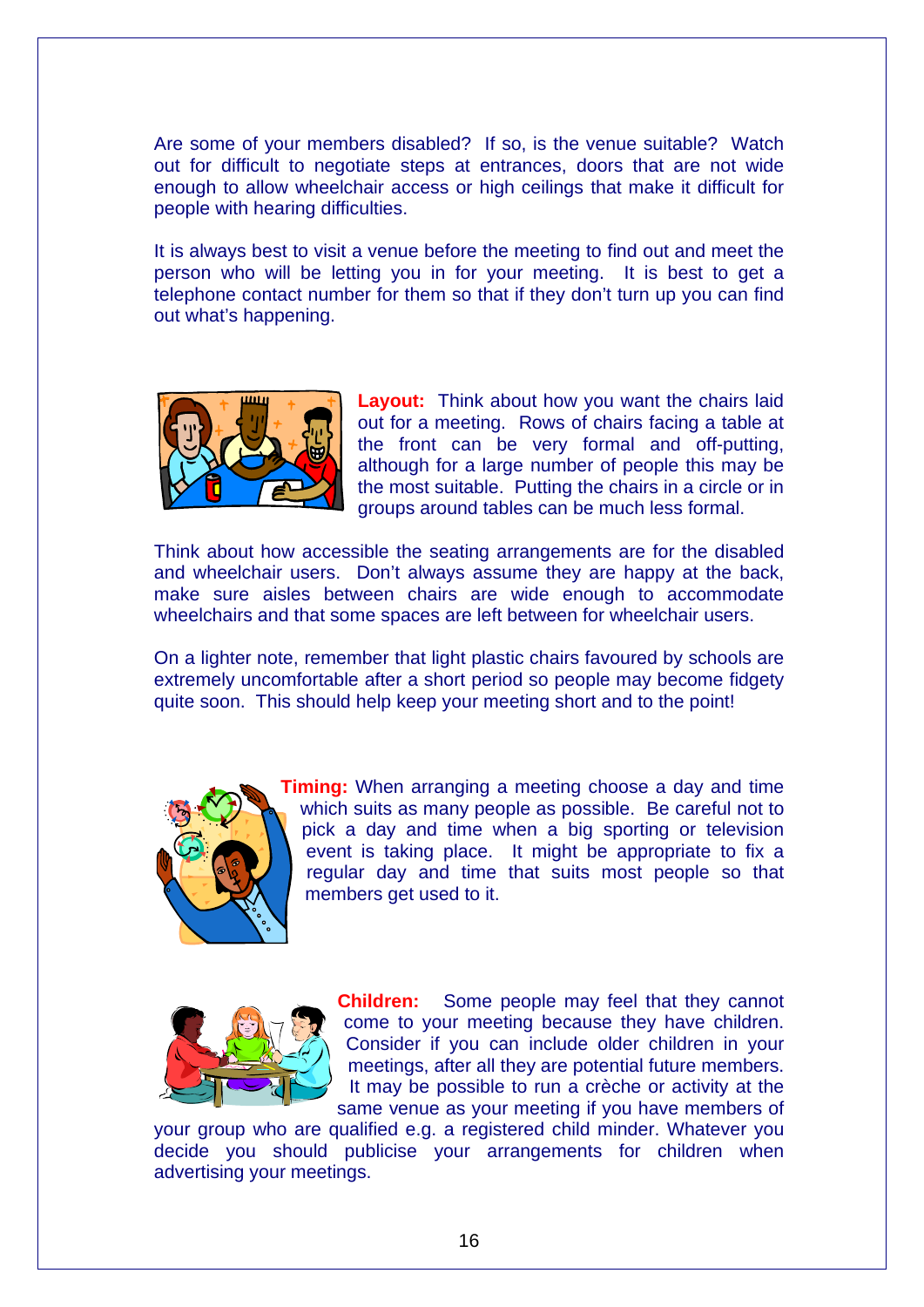

## **The Agenda**

All meetings should have an agenda to make sure those attending know what will be discussed and to make sure that you get through all the business.

Here is an example of a basic layout for an agenda that you might choose to use:



By including the start and finish time for the meeting you let people know how long they will be away from home. You will have to balance the amount of items you can have on your agenda against the length of time people can commit to a meeting. Don't include too much too soon.

Think about the approximate amount of time each item should take. Be logical when building your agenda; items of information which are quick should be dealt with first with those requiring discussion and decisions coming later.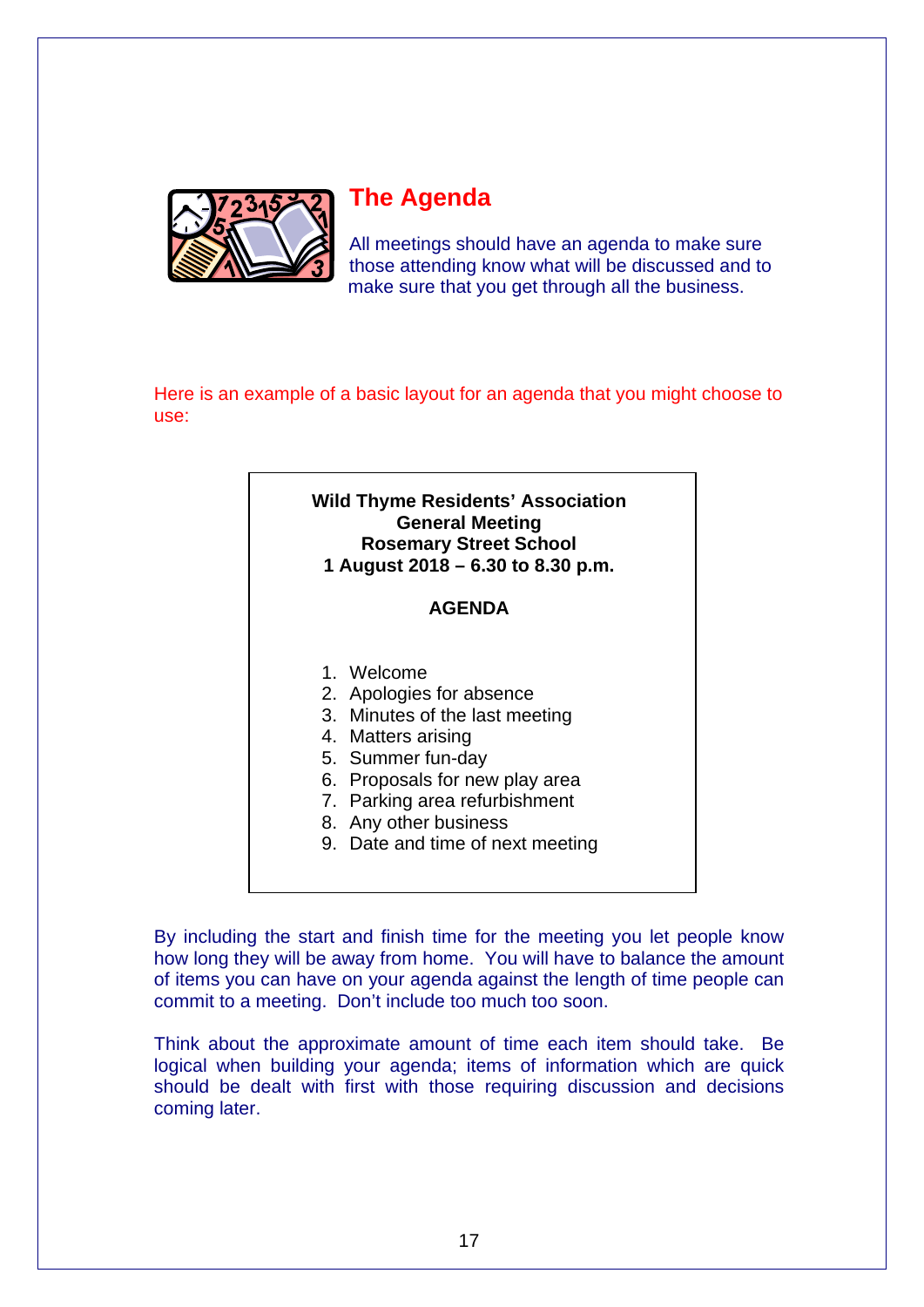

## **Attendance Lists**

By asking all those attending your meeting to fill in the attendance list you can make sure that you do not miss anybody out when you write up your minutes and that you spell their name correctly.

An example of an attendance list is shown below.

## **Wild Thyme Residents Association Attendance List**

### **Meeting: General Meeting Date & Time: 1 August 2018 – 6.30 p.m. Venue: Rosemary Street School**

Please add your name and address to the attendance list. It is used for two purposes firstly, for safety reasons we need to know who is in the building if there is an emergency of any kind. Secondly, it is used to ensure that everybody present is given any follow-up information or minutes from the meeting.

Thank you

**(Please print)**

| $\sqrt{\frac{p_{\text{max}}}{n}}$ | <b>Address</b> |
|-----------------------------------|----------------|
|                                   |                |
|                                   |                |
|                                   |                |
|                                   |                |
|                                   |                |
|                                   |                |
|                                   |                |
|                                   |                |
|                                   |                |
|                                   |                |
|                                   |                |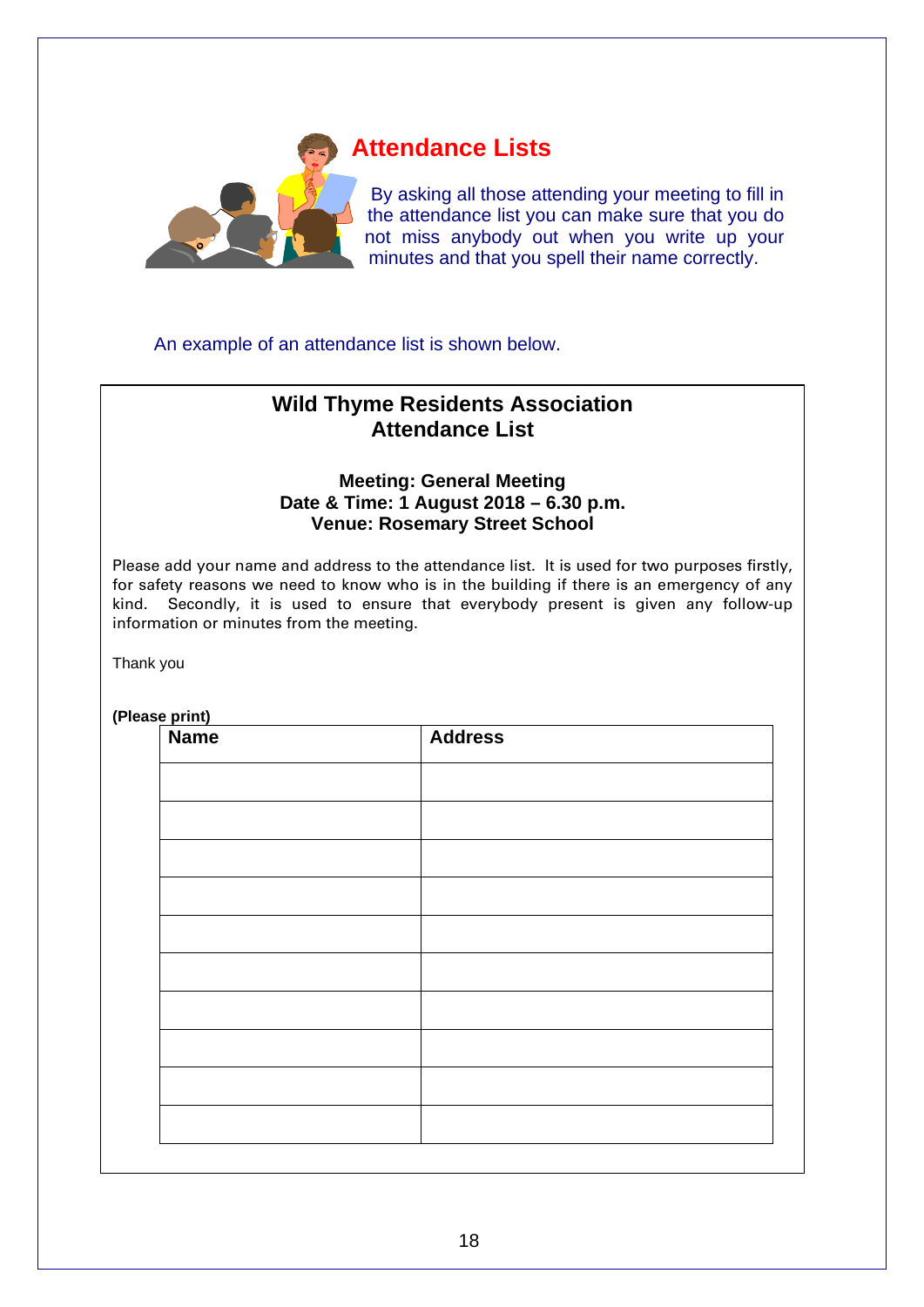

It is the Secretary's responsibility to take minutes of all meetings. If the Secretary is unable to attend arrangements should be made for another member to take minutes. Minutes should be an accurate impartial record of the decisions taken at a meeting and not a record

**Here are some tips for taking minutes**:

- **Make sure you have a copy of the agenda so that you know what items are coming up when**
- **Make sure an attendance list is completed so that you know who was present at the meeting**
- **Ask people to give their names before speaking if you do not know everybody who is at the meeting**
- **Take notes during the meeting**
- **If you are unsure of the decision taken ask the Chairperson to confirm it to you**
- **As soon after the meeting as possible draft up your notes. By doing this your memory will still be fresh and you will be able to decipher your notes**
- **Write down the facts not your personal feelings about the meeting**

It is easier to follow the same style for minutes as this acts as a prompt when writing them up. Over the page is an example of how to lay out minutes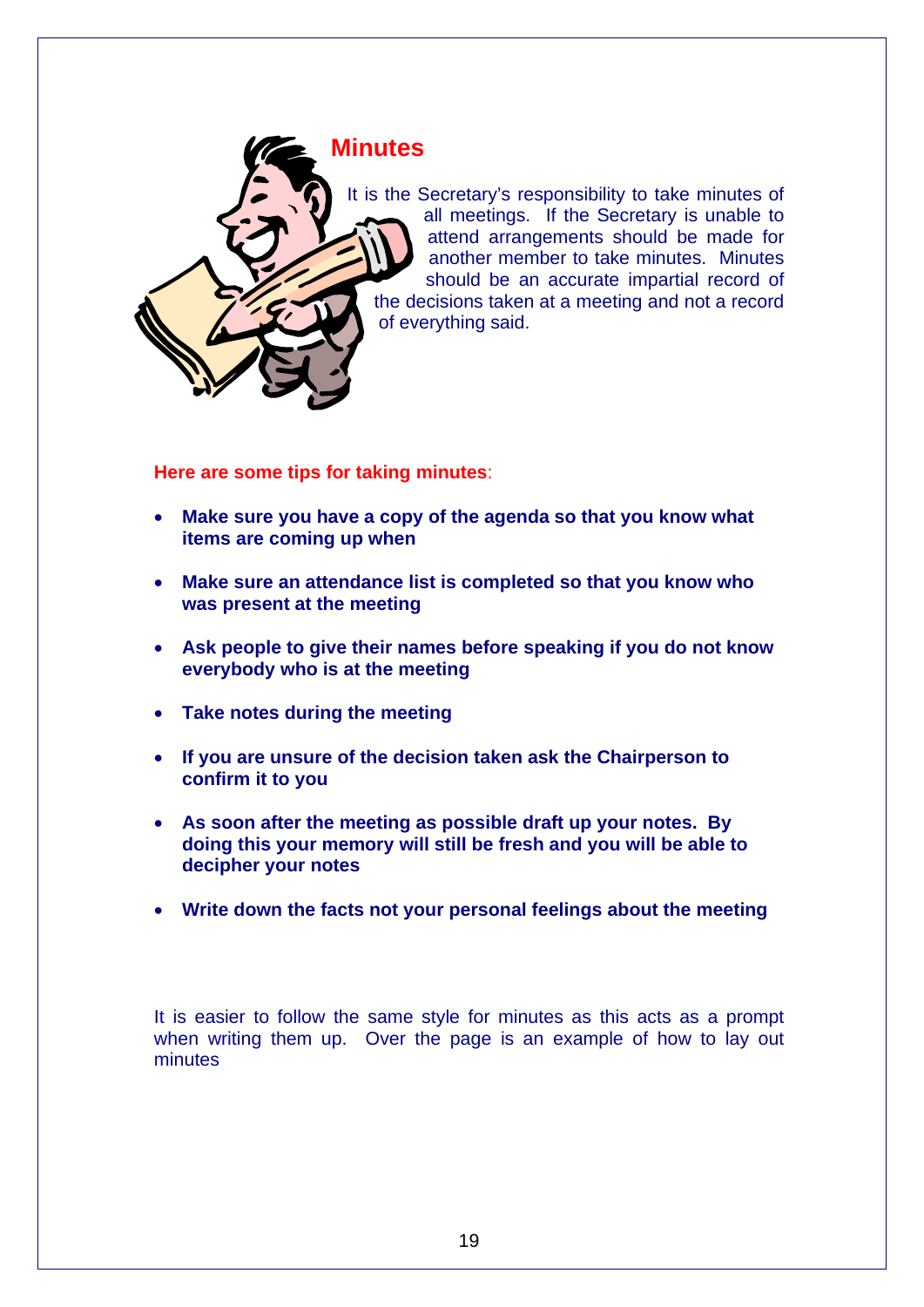|                                                                                                                                                                         | <b>Wild Thyme Residents Association</b>                                                                                                                                            |                      |  |  |  |
|-------------------------------------------------------------------------------------------------------------------------------------------------------------------------|------------------------------------------------------------------------------------------------------------------------------------------------------------------------------------|----------------------|--|--|--|
|                                                                                                                                                                         | <b>General Meeting</b>                                                                                                                                                             |                      |  |  |  |
|                                                                                                                                                                         | <b>Rosemary Street School</b><br>1 August 2018 - 6.30p.m.                                                                                                                          |                      |  |  |  |
|                                                                                                                                                                         |                                                                                                                                                                                    |                      |  |  |  |
|                                                                                                                                                                         | <b>MINUTES</b>                                                                                                                                                                     |                      |  |  |  |
| <b>Present:</b>                                                                                                                                                         |                                                                                                                                                                                    |                      |  |  |  |
| Mrs Parsley                                                                                                                                                             | Chairperson                                                                                                                                                                        |                      |  |  |  |
| Mr Thyme                                                                                                                                                                | Treasurer                                                                                                                                                                          |                      |  |  |  |
| Ms Oregano                                                                                                                                                              | Secretary                                                                                                                                                                          |                      |  |  |  |
| Mr Paprika<br>Mrs Sage                                                                                                                                                  | Committee member<br>Committee member                                                                                                                                               |                      |  |  |  |
| <b>Miss Garlic</b>                                                                                                                                                      | Committee member                                                                                                                                                                   |                      |  |  |  |
| Mrs Housing                                                                                                                                                             | Housing Engagement Officer, Waltham Forest Housing                                                                                                                                 |                      |  |  |  |
| PC Nickam                                                                                                                                                               | <b>Beat Officer</b>                                                                                                                                                                |                      |  |  |  |
|                                                                                                                                                                         |                                                                                                                                                                                    |                      |  |  |  |
| Mrs Rosemary<br>Mr Cumin                                                                                                                                                | <b>Wild Thyme Street</b><br>Wild Thyme Street                                                                                                                                      |                      |  |  |  |
| Mrs Salt                                                                                                                                                                | <b>Rosemary Close</b>                                                                                                                                                              |                      |  |  |  |
| Mr Salt                                                                                                                                                                 | <b>Rosemary Close</b>                                                                                                                                                              |                      |  |  |  |
| Ms Olive                                                                                                                                                                | Wild Thyme Street                                                                                                                                                                  | <b>ACTION</b>        |  |  |  |
|                                                                                                                                                                         |                                                                                                                                                                                    |                      |  |  |  |
| 1. Welcome                                                                                                                                                              |                                                                                                                                                                                    |                      |  |  |  |
|                                                                                                                                                                         | Mrs Parsley, Chairperson, welcomed members to the meeting and introduced Mrs Housing                                                                                               |                      |  |  |  |
|                                                                                                                                                                         | from Waltham Forest Council and PC Nickam the local police beat officer.                                                                                                           |                      |  |  |  |
|                                                                                                                                                                         |                                                                                                                                                                                    |                      |  |  |  |
| 2. Apologies for absence                                                                                                                                                |                                                                                                                                                                                    |                      |  |  |  |
| Apologies for absence were received from; Mrs Pepper, Wild Thyme Close, Miss Herb,<br>Rosemary Street.                                                                  |                                                                                                                                                                                    |                      |  |  |  |
|                                                                                                                                                                         |                                                                                                                                                                                    |                      |  |  |  |
| 3. Minutes of the last meeting                                                                                                                                          |                                                                                                                                                                                    |                      |  |  |  |
| Mr Thyme proposed that the minutes of the last meeting be agreed as a true record and                                                                                   |                                                                                                                                                                                    |                      |  |  |  |
| this was agreed by the meeting.                                                                                                                                         |                                                                                                                                                                                    |                      |  |  |  |
| <b>Matters arising</b><br>4.                                                                                                                                            |                                                                                                                                                                                    |                      |  |  |  |
|                                                                                                                                                                         | Refuse Collection - Mrs Parsley confirmed that she had contacted the Council and the                                                                                               |                      |  |  |  |
| problem had been resolved.                                                                                                                                              |                                                                                                                                                                                    |                      |  |  |  |
|                                                                                                                                                                         |                                                                                                                                                                                    |                      |  |  |  |
| 5. Summer Fun Day                                                                                                                                                       |                                                                                                                                                                                    |                      |  |  |  |
|                                                                                                                                                                         | It was agreed that the fun day would be held on 1 August at Rosemary Street School. Ms<br>Oregano would confirm the booking with the school secretary. It was agreed to invite the |                      |  |  |  |
|                                                                                                                                                                         | police, fire brigade and St John's Ambulance to attend.                                                                                                                            | ΜS<br><b>OREGANO</b> |  |  |  |
|                                                                                                                                                                         |                                                                                                                                                                                    |                      |  |  |  |
|                                                                                                                                                                         | Insurance for the day will have to be organised and it was agreed that Mr Thyme would                                                                                              | ΜR                   |  |  |  |
| investigate this.                                                                                                                                                       |                                                                                                                                                                                    | <b>THYME</b>         |  |  |  |
| Proposals for new play area<br>6.                                                                                                                                       |                                                                                                                                                                                    |                      |  |  |  |
|                                                                                                                                                                         | Mrs Housing explained to the meeting that a new play area was proposed for Wild Thyme                                                                                              |                      |  |  |  |
|                                                                                                                                                                         | Street and that residents were being consulted about its location and what would be in it. It                                                                                      |                      |  |  |  |
|                                                                                                                                                                         | was agreed because of the concerns of members that following a consultation letter to all                                                                                          | <b>MRS</b>           |  |  |  |
| residents from the Council, a special meeting would be held. The date and time would be<br><b>PARSLEY</b><br>agreed at the next committee meeting and members notified. |                                                                                                                                                                                    |                      |  |  |  |
|                                                                                                                                                                         |                                                                                                                                                                                    |                      |  |  |  |
|                                                                                                                                                                         |                                                                                                                                                                                    |                      |  |  |  |
|                                                                                                                                                                         |                                                                                                                                                                                    |                      |  |  |  |
|                                                                                                                                                                         |                                                                                                                                                                                    |                      |  |  |  |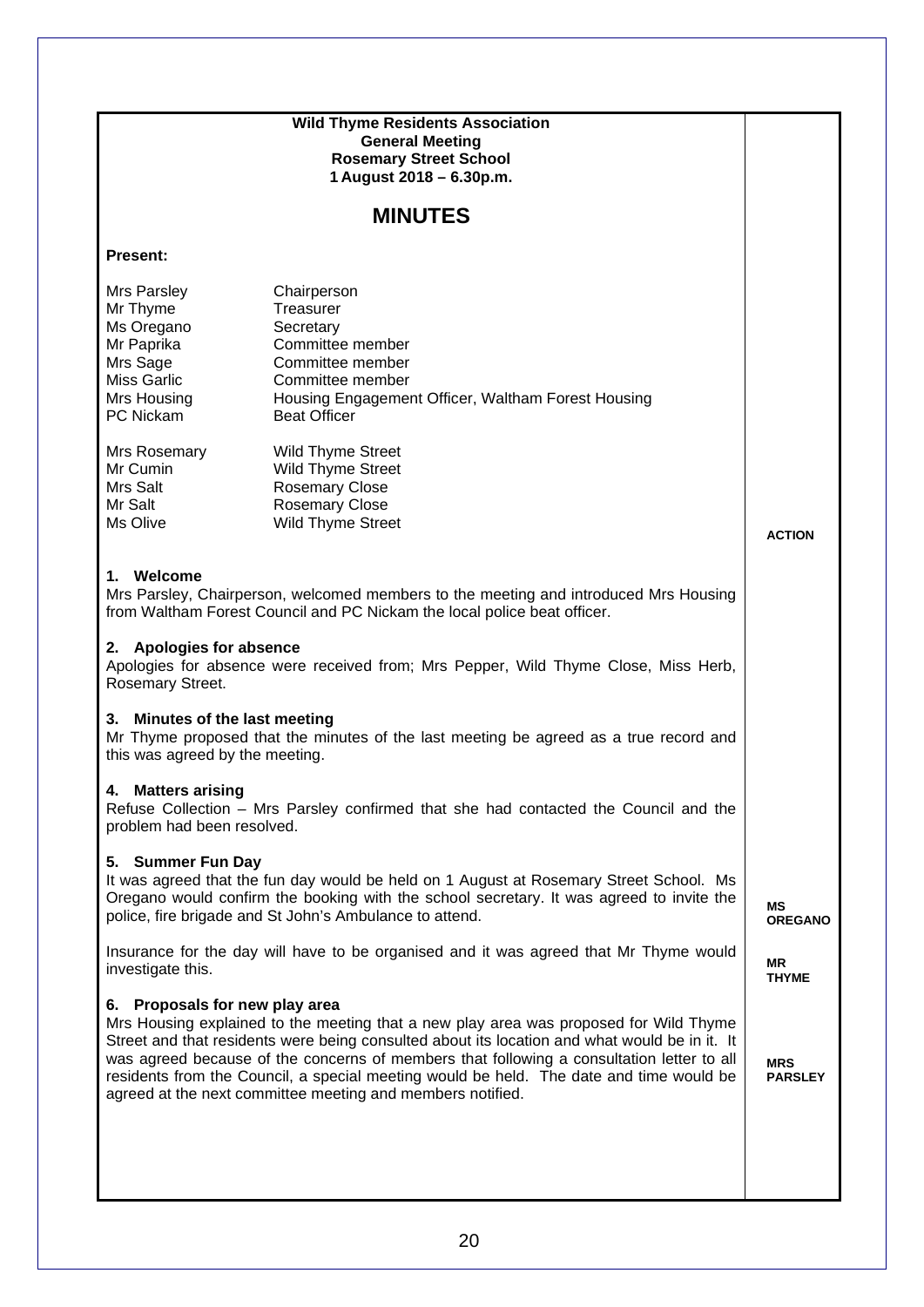| 7. Any Other Business<br>Grounds Maintenance. Mr Cumin asked if members knew if the same contractor was being<br>used as last year. There had been some problems and it might be a good idea to sort<br>things out at the beginning this year. It was agreed that that as the association had not<br>been informed who the contractor was the committee would make contact with the Council<br>to arrange a meeting. | <b>MRS</b><br><b>PARSLEY</b> |
|----------------------------------------------------------------------------------------------------------------------------------------------------------------------------------------------------------------------------------------------------------------------------------------------------------------------------------------------------------------------------------------------------------------------|------------------------------|
| 8. Date of Next Meeting                                                                                                                                                                                                                                                                                                                                                                                              |                              |
| It was agreed that the next meeting would be held on Wednesday 1 September at 6.30 pm<br>at Rosemary Street School.                                                                                                                                                                                                                                                                                                  | МS<br><b>OREGANO</b>         |
| The meeting closed at 8.30p.m.                                                                                                                                                                                                                                                                                                                                                                                       |                              |
|                                                                                                                                                                                                                                                                                                                                                                                                                      |                              |



## **Who Should Minutes go to?**

After you have written up your minutes go through them with the Chairperson and make any necessary amendments. Once you have done this you can produce the final version of the minutes for distribution.

Copies of the minutes are usually distributed as follows:

## **Committee Meetings:**

- All committee members
- Any others who attended or who need to take action following the meeting

*Copies of committee meeting minutes should be available to all members of the residents' association on request.*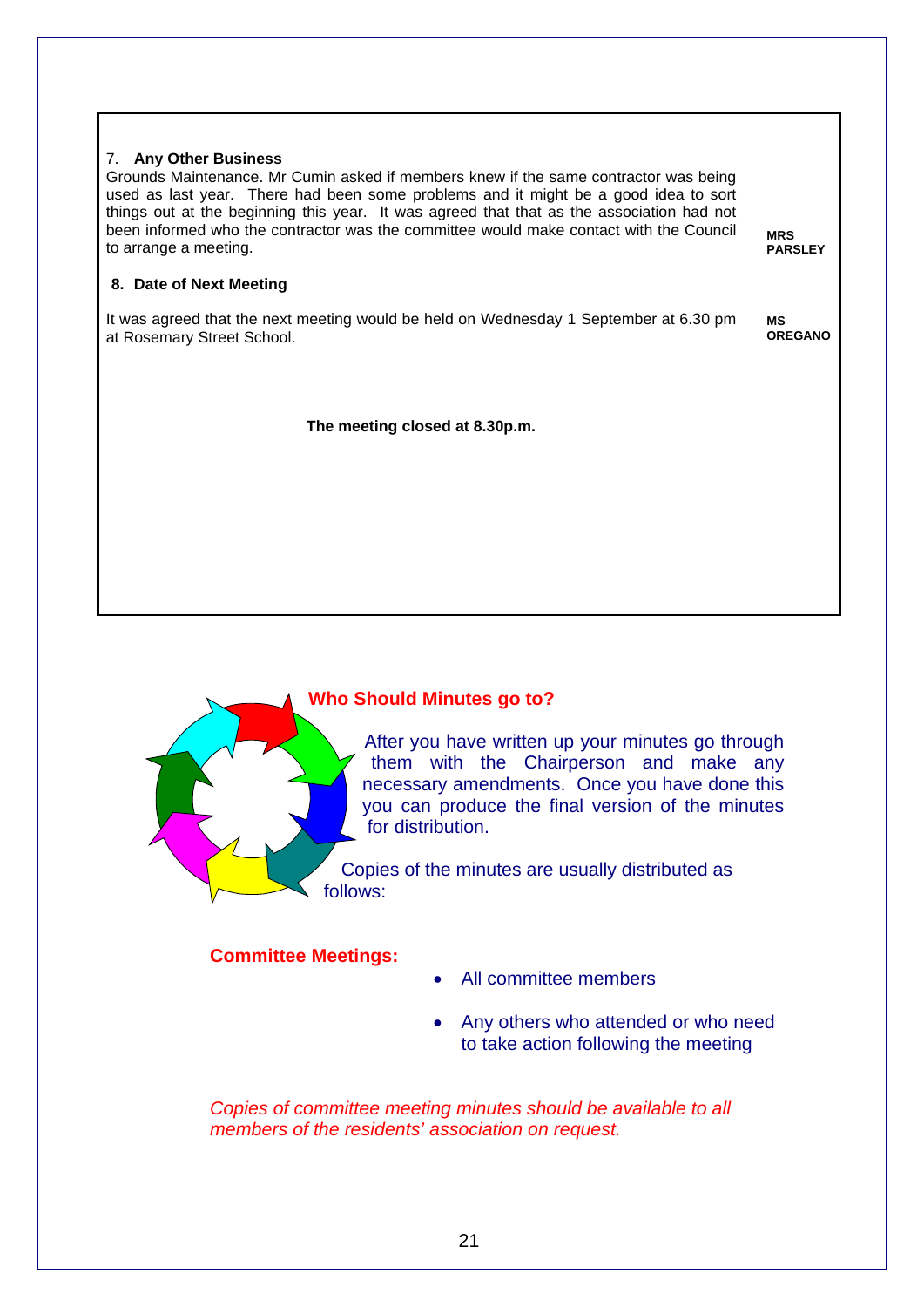**General Meetings:**

- All members of the Association
- Any others who attended or who need to take action following the meeting

### **Annual General Meetings:**

- All members of the Association
- Waltham Forest Council (if your Residents' Association is recognised)
- Any other who attended or who need to take action following the meeting

#### **Special General Meetings:**

- All members of the Association
- Waltham Forest Council (if your Residents' Association is recognised)
- Any other who attended or who need to take action following the meeting

### **You can vary the way you distribute minutes as long as you get your members to agree on the distribution process.**

A copy of all minutes should be kept by the Secretary in date order and be available for members to refer to on request.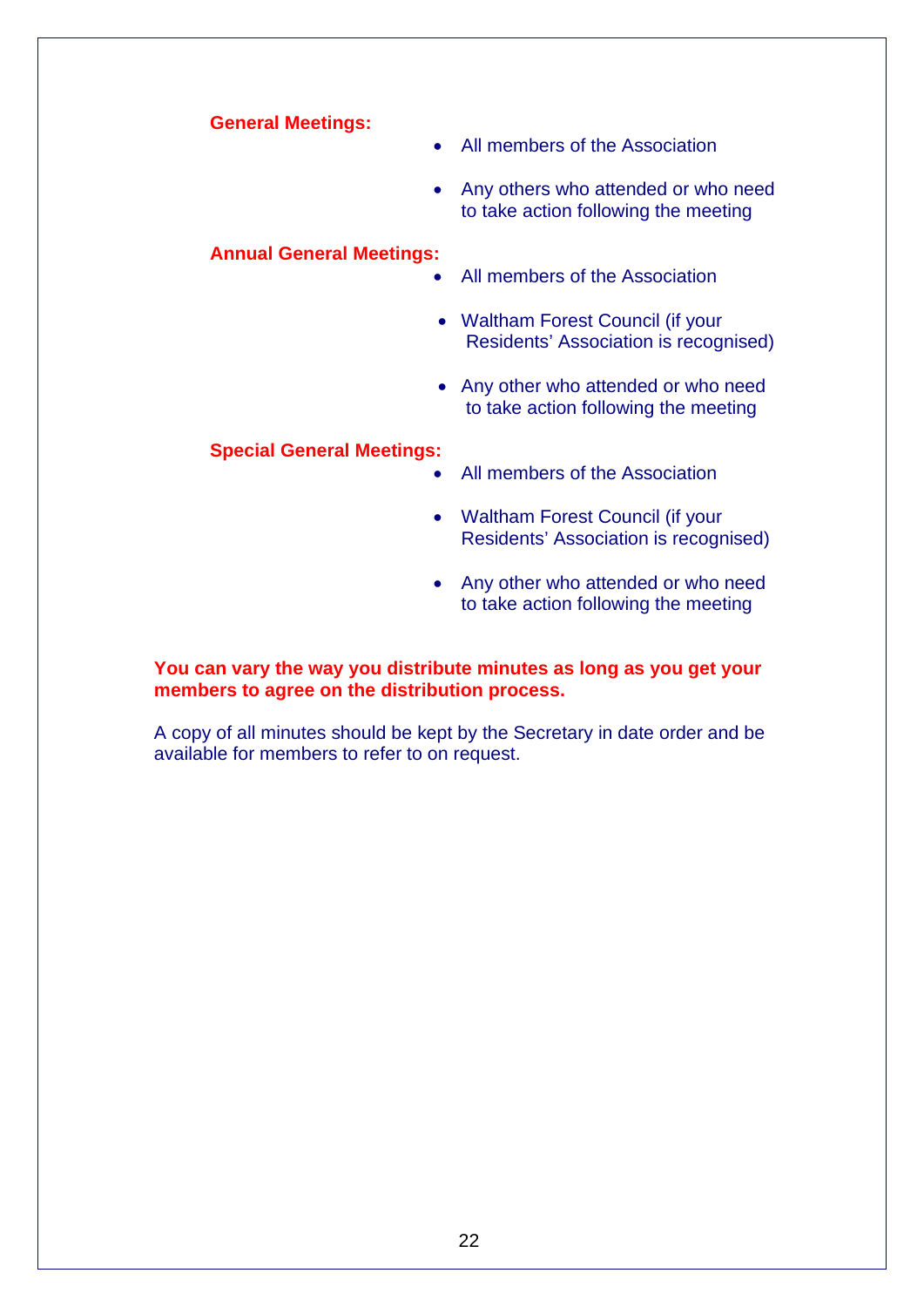

## **The Treasurer**

To become a Treasurer, you don't have to be a<br>financial whizz kid. Keeping accounts for Keeping accounts for Residents' Associations can be extremely simple. However, if you are lucky enough to have a financial whizz kid amongst your members make use of them!

**The Treasurer is responsible for keeping records of the finances of the Association. The main duties include:**

- **Opening a bank, building society or post office account in the name of the Association**
- **Paying money received into the account**
- **Drawing money or cheques from the account**
- **Keeping a record of money received and spent**
- **Preparing statements for the committee and Annual General Meeting**
- **Keeping petty cash for the association**

The Treasurer does not decide how the money of the Association is spent. That is a matter for the Committee as a whole. The Treasurer does, however, makes sure that money is spent in accordance with the rules of the Association. No money should be spent by the Association without the knowledge of the Treasurer.



## **GETTING YOUR ACCOUNTS IN ORDER**

The finances of your Residents' Association are very important and you will need to make sure that all financial transactions that you carry out are in accordance with your constitution. All the money that is raised by the Association is to be used to further the aims of the Association and so you will have

to have an accounting system which clearly shows where and how money has been received and spent.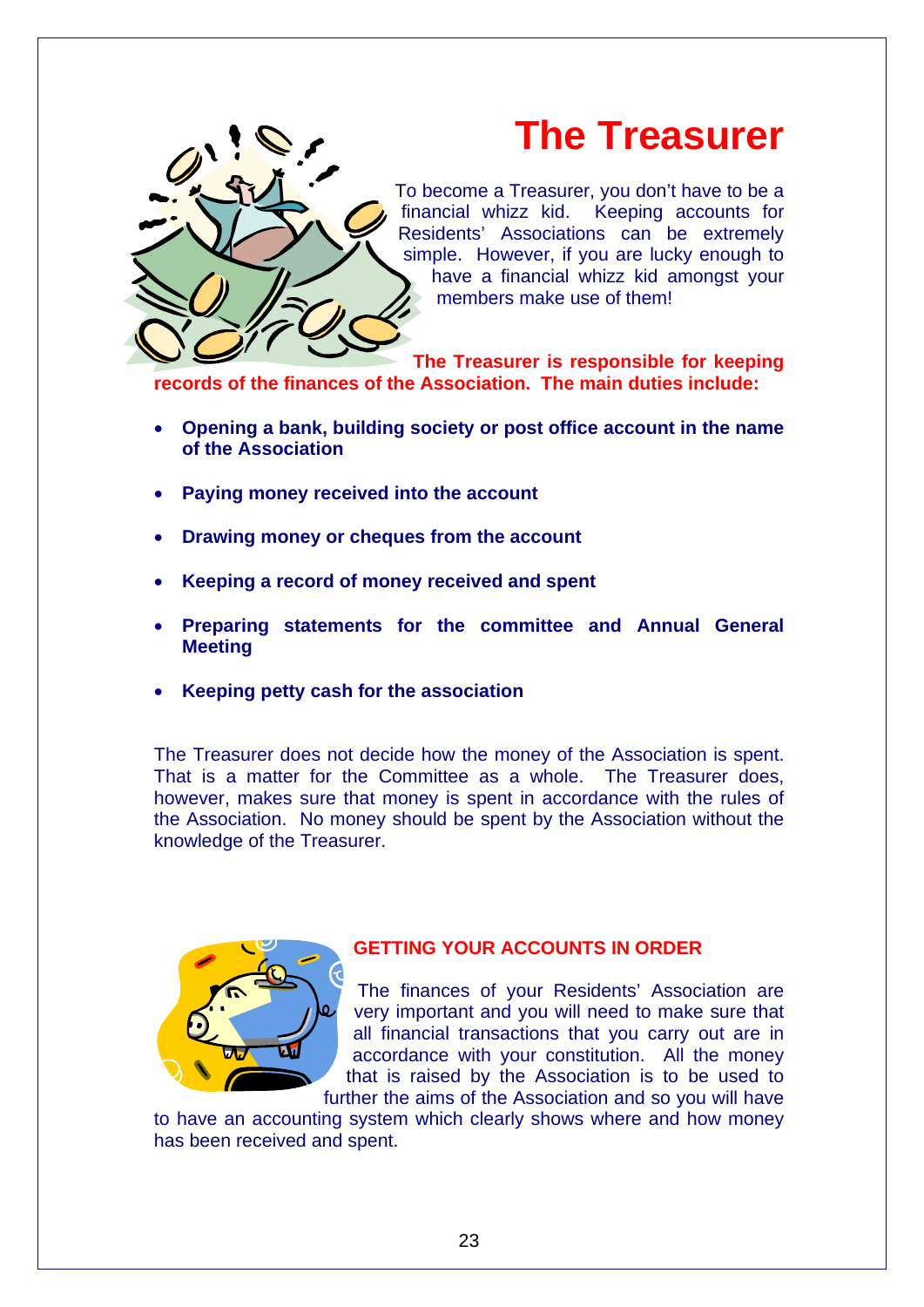All Associations should have a bank, building society or post office account in the name of the Association, which is used exclusively for Association business. Some banks and building societies have special accounts for small community groups like Residents Associations. They will usually small community groups like Residents Associations. require at least two signatures on cheques and letters of instruction to them. The signatories are usually the treasurer (but not necessarily) and one or two others. To find out more about the services offered by different To find out more about the services offered by different organisations contact your local branch.



**Keeping Records:** Records of income and expenditure should be kept in a ledger book. This should be updated as soon as money is received or spent.

From the ledger you will be able to check the transactions that have been carried out with your bank statement and prepare financial reports for your committee and Annual General Meeting. On the facing and following page an example is given to lay out a payment and receipts ledger.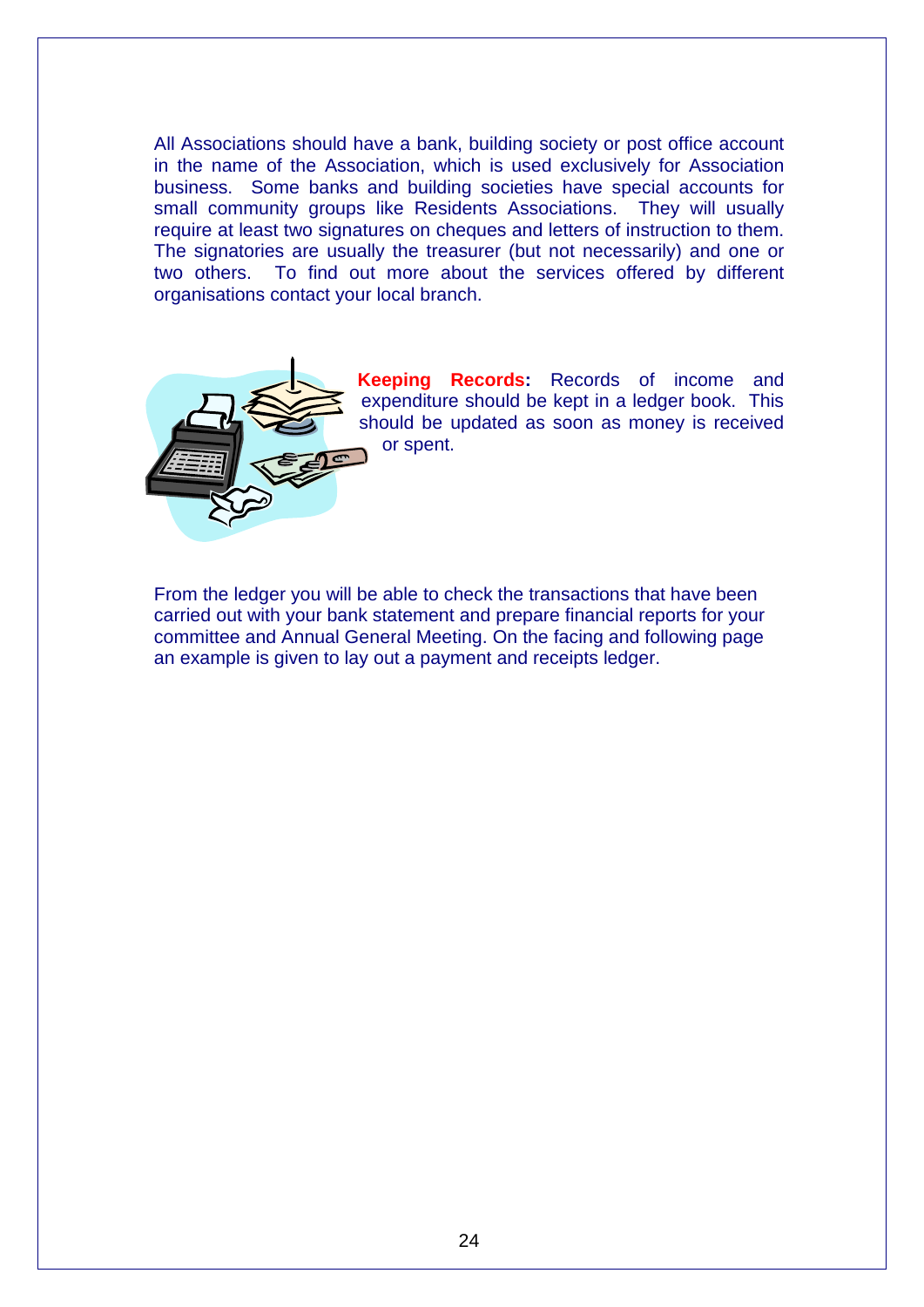| Date | Description | Chq. No. | Amount | Stationery &<br>Post | Travel    | Hall Hire | Other |
|------|-------------|----------|--------|----------------------|-----------|-----------|-------|
|      |             |          | £      | £                    | $\pounds$ | £         | £     |
|      |             |          |        |                      |           |           |       |
|      |             |          |        |                      |           |           |       |
|      |             |          |        |                      |           |           |       |
|      |             |          |        |                      |           |           |       |
|      |             |          |        |                      |           |           |       |
|      |             |          |        |                      |           |           |       |
|      |             |          |        |                      |           |           |       |
|      |             |          |        |                      |           |           |       |
|      |             |          |        |                      |           |           |       |
|      |             |          |        |                      |           |           |       |
|      |             |          |        |                      |           |           |       |
|      |             |          |        |                      |           |           |       |
|      |             |          |        |                      |           |           |       |
|      |             |          |        |                      |           |           |       |
|      |             |          |        |                      |           |           |       |

It is important that you agree in your constitution an amount of money, over which only the committee can authorise. **When decisions to spend money are agreed at committee meetings this should be minuted.** You will also need to agree with the committee which items should be included under petty cash.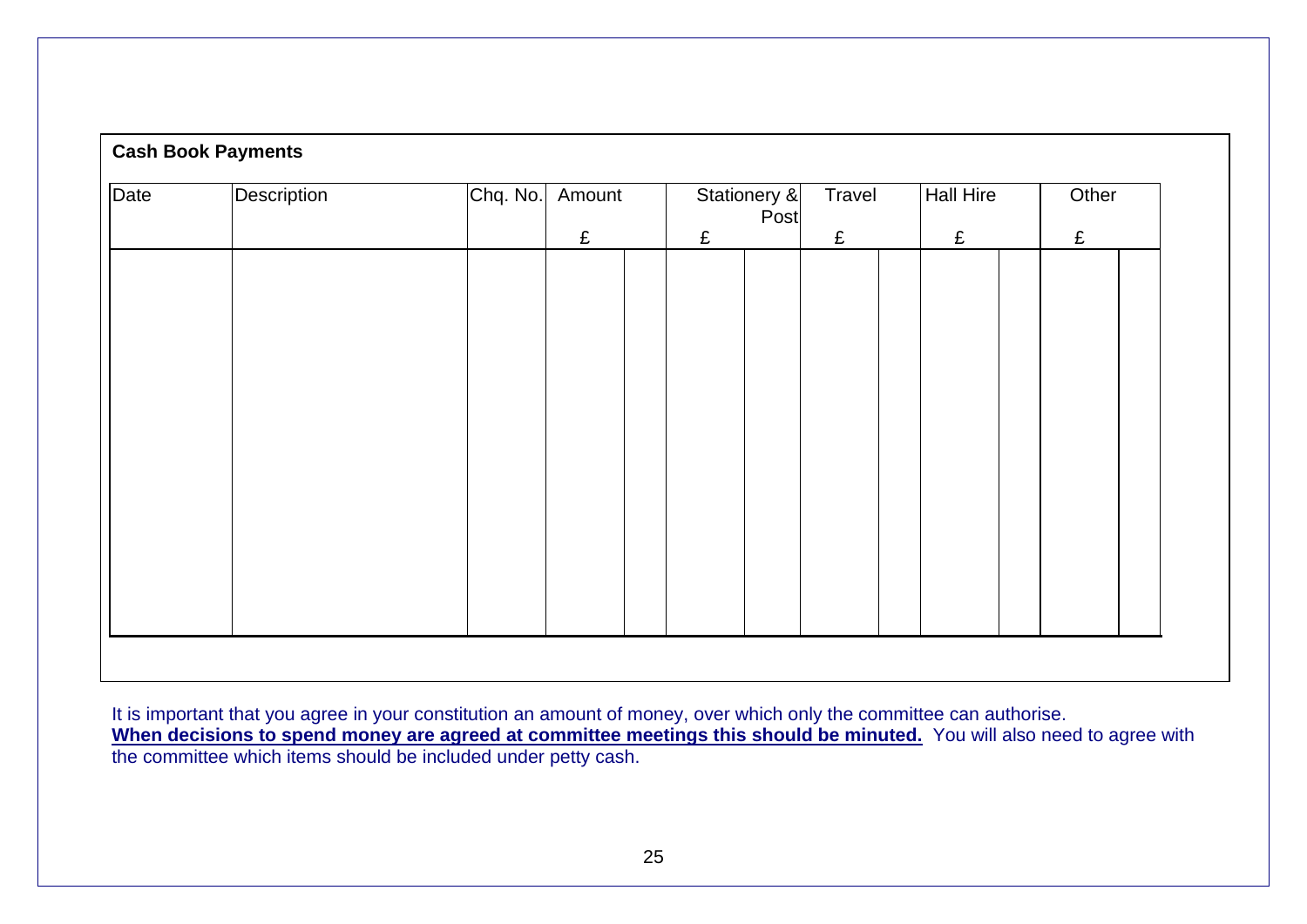## **Cash Book receipts**

| Date | Description | Amount<br>£ | Grants<br>£ | Fundraising<br>£ | Donations<br>£ | Other<br>£ |  |
|------|-------------|-------------|-------------|------------------|----------------|------------|--|
|      |             |             |             |                  |                |            |  |
|      |             |             |             |                  |                |            |  |
|      |             |             |             |                  |                |            |  |
|      |             |             |             |                  |                |            |  |
|      |             |             |             |                  |                |            |  |
|      |             |             |             |                  |                |            |  |
|      |             |             |             |                  |                |            |  |
|      |             |             |             |                  |                |            |  |
|      |             |             |             |                  |                |            |  |
|      |             |             |             |                  |                |            |  |
|      |             |             |             |                  |                |            |  |

The financial records of the Association should be open to all members to view if they wish. It is usual for members to be asked to give seven days notice if they want to inspect the books to allow the Treasurer time to bring them up to date as necessary. **Remember the money belongs to all the members; therefore, they are entitled to see how the money is being spent.**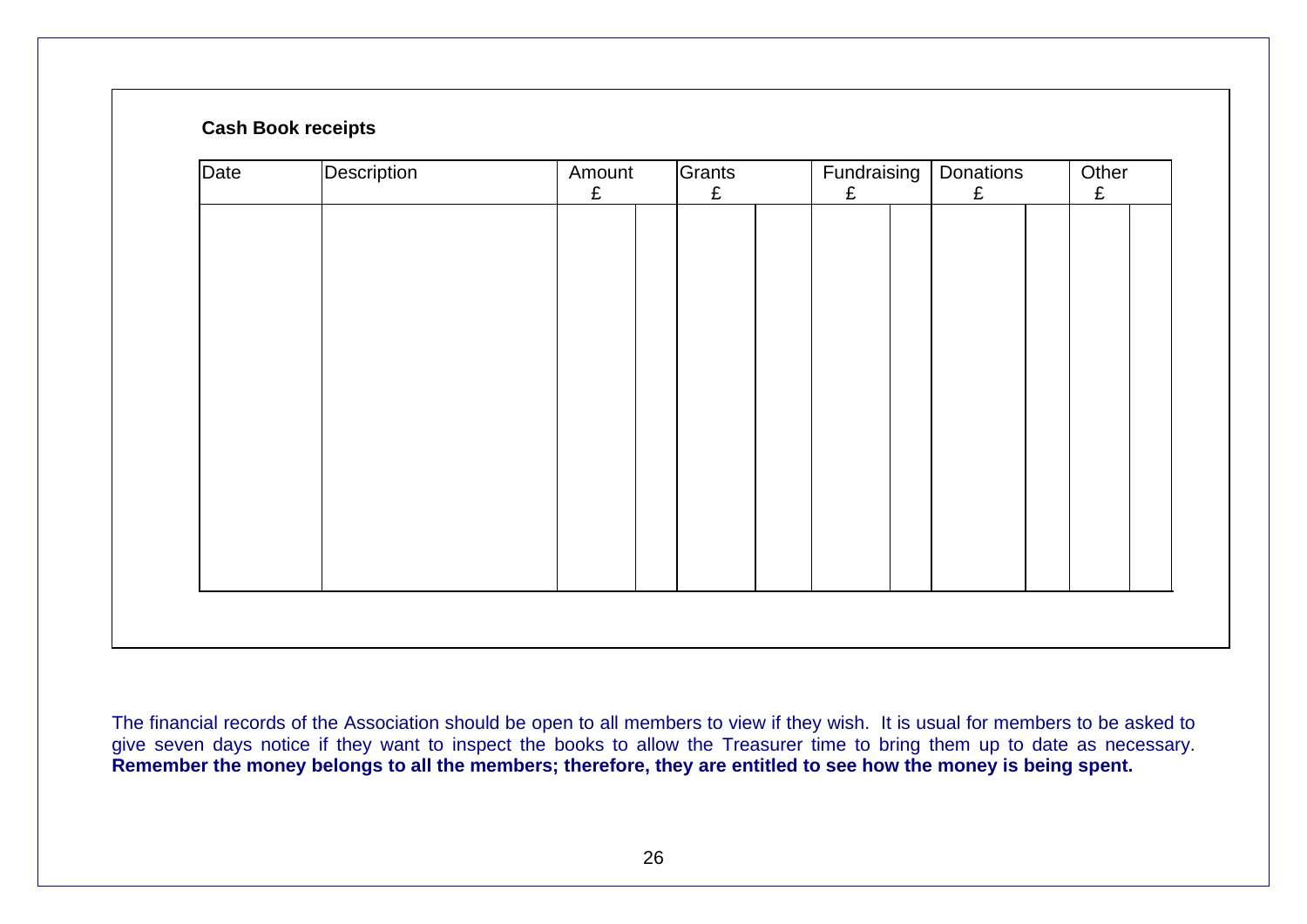**Reporting to members:** The Treasurer should report regularly to the Committee on the state of the Association's funds. Below is a model format for presenting accounts to your members.

| <b>Wild Thyme Residents' Association</b>                                                                  |                      |                                   |  |  |  |
|-----------------------------------------------------------------------------------------------------------|----------------------|-----------------------------------|--|--|--|
| <b>Income and Expenditure Account</b>                                                                     |                      |                                   |  |  |  |
| For the period 1 January to 31 December 2017                                                              |                      |                                   |  |  |  |
| <b>Income</b><br><b>Grant Received from WF Council</b><br>Fund-raising income                             | £                    | £<br>250.00<br>130.00<br>380.00   |  |  |  |
| <b>Expenditure</b><br>Photocopying<br>Postage<br>Travel                                                   | 4.00<br>2.00<br>6.00 | 12.00                             |  |  |  |
| Excess of income over expenditure                                                                         |                      | 368.00                            |  |  |  |
| <b>Wild Thyme Residents' Association</b><br><b>Balance Sheet</b><br>As at 31 December 2017                | £                    | £                                 |  |  |  |
|                                                                                                           |                      |                                   |  |  |  |
| <b>Current assets</b><br><b>Cash at Building Society</b><br>Amounts owed to the Res. Assoc.<br>Petty cash |                      | 350.00<br>10.00<br>8.00<br>368.00 |  |  |  |
| Less: amounts owed by the<br><b>Residents Association</b>                                                 |                      | 12.00<br>356.00                   |  |  |  |
| <b>Represented by</b><br><b>Surplus</b>                                                                   |                      | 356.00                            |  |  |  |

**Auditing:** Each year at the Annual General Meeting the Treasurer is responsible for presenting the audited accounts of the Association to the members. 'Auditing' is when the records are formally checked to make sure that they are accurate. Somebody who is independent should carry this out. Waltham Forest Council can provide this service for Residents' Associations.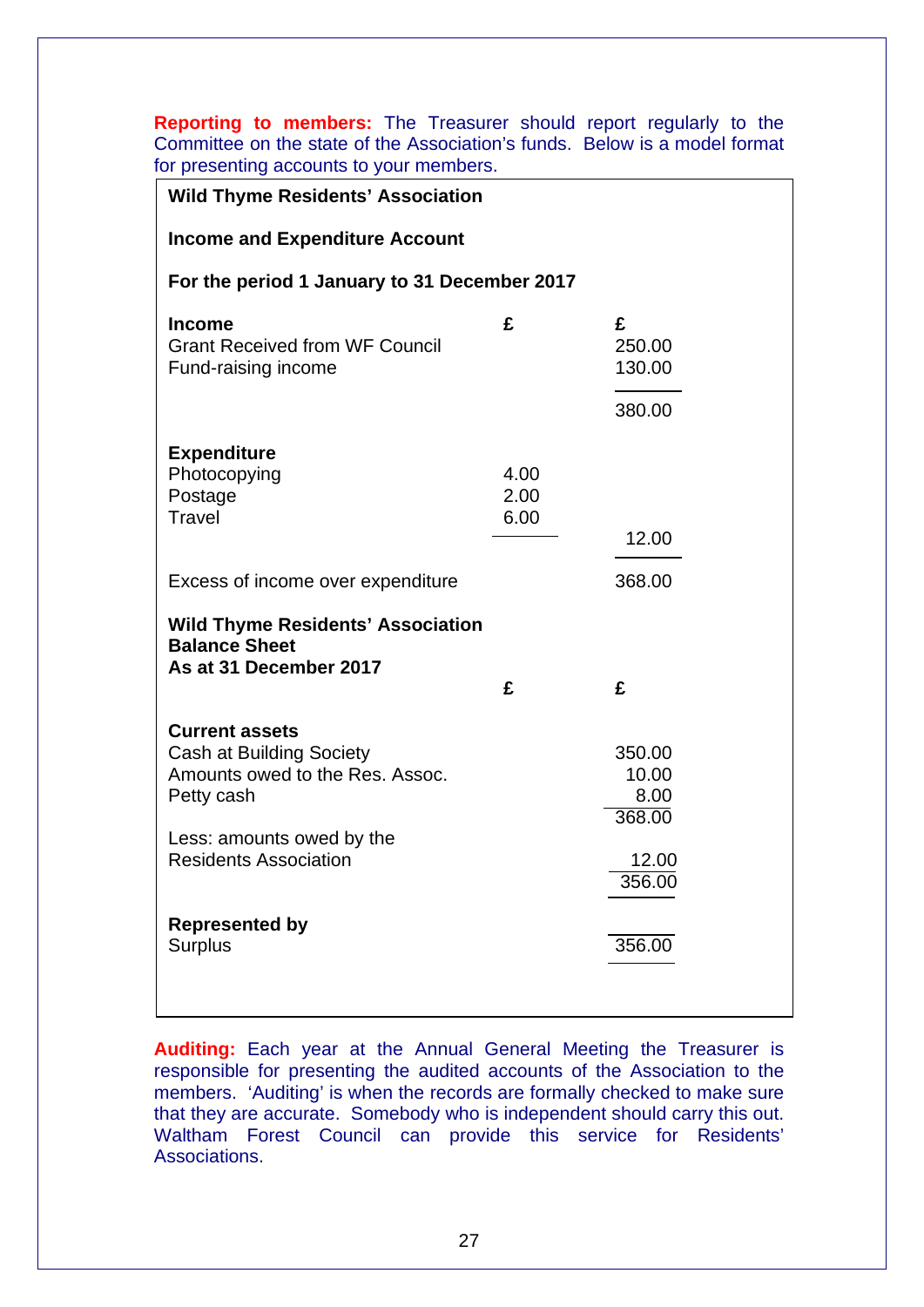

The number of general members of a committee is set in the constitution of the Association and will depend on the overall number of members. Although they may not hold a particular office they are vital to the success of the committee.

**The role of the general committee member is to:**

- **Attend committee meetings and participate in decisions**
- **Support officers of the committee in their work**
- **Take on specific tasks on behalf of the committee, e.g. publicity, fundraising.**

By sharing the workload amongst all its members more can be achieved and nobody feels they are carrying everything themselves. If you are a general member don't forget to volunteer to help; sometimes others don't like asking directly!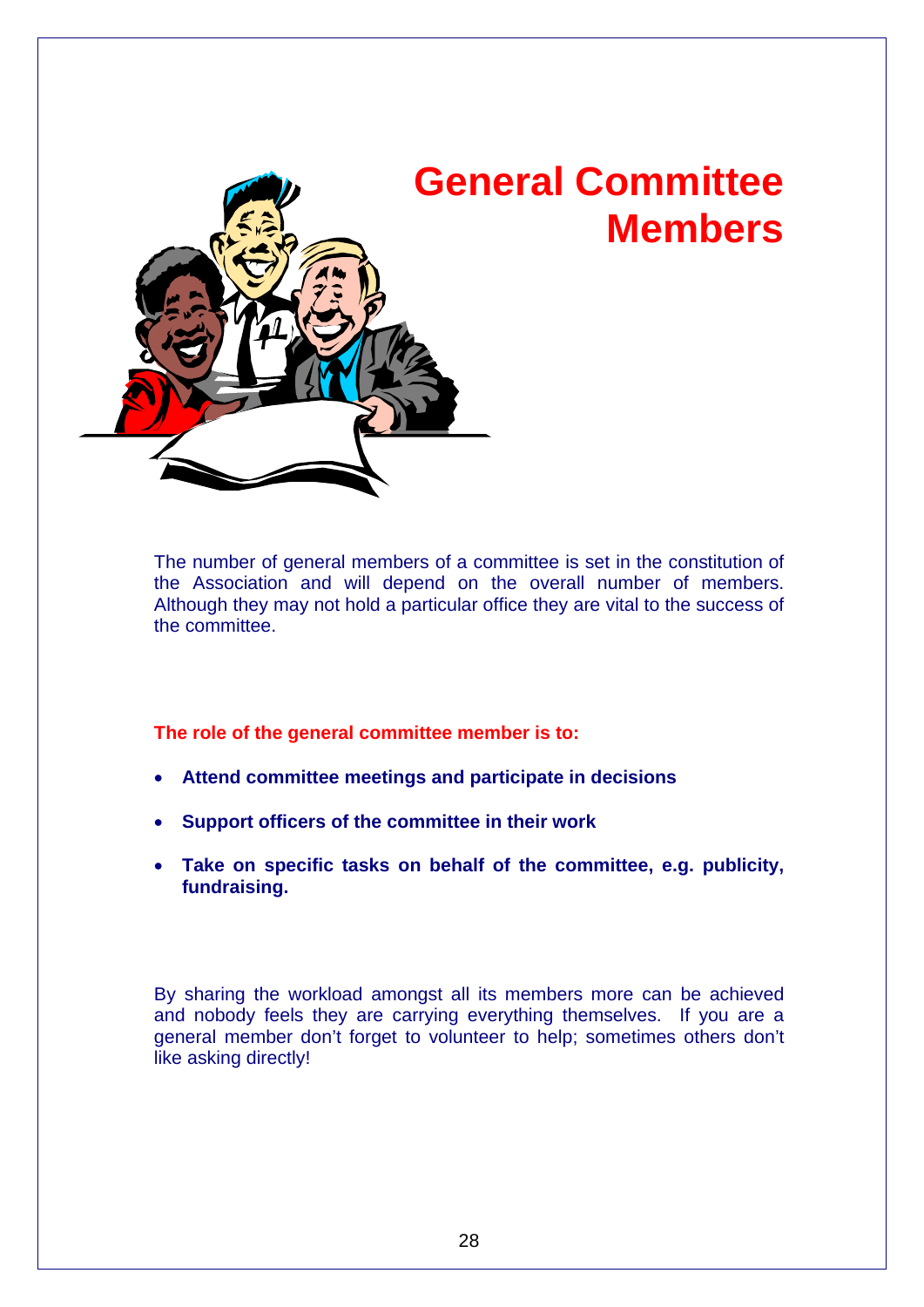## **REPRESENTING YOUR COMMUNITY**



Residents' Association should represent the views of its community not just those of its' committee or a small number of members.

To make sure that you are representing your community to the best of your ability you will need to ask members for

their views on a regular basis.

You can do this through:

- **General and Annual General Meetings**
- **Residents' Association newsletters**
- **Surveys**

It is important that members have the opportunity to set the priorities for the Association at the AGM each year and that the committee keeps them informed of the progress made through meetings or newsletters.

Remember your Association is open to everybody to join but how easy is it for them to get involved? It is easy to fall into the trap of excluding people unintentionally. Here are some things to consider when reviewing if your Association is representing the views of all your community:

• **Are your meeting times and venues suitable for all members?** If you find you have a minority that are always unable to attend think about ways to include them by seeking their views beforehand or arranging a special meeting at a time that suits them.





- **Do you always have time for new members who may not know as much as you?** It is easy to be put off if you are a new member, don't risk losing people. How about a brief information sheet for new members? Or a buddying system?
- **Find out about your members needs, transport, childcare, access, and sight/hearing.** You may not have all the answers so seek advice from the individuals themselves on how these needs can be met. You may find that some members do not have English as a first language.



You may need an interpreter. Those with visual impairments may need documents in large print and any deaf members may need a signer.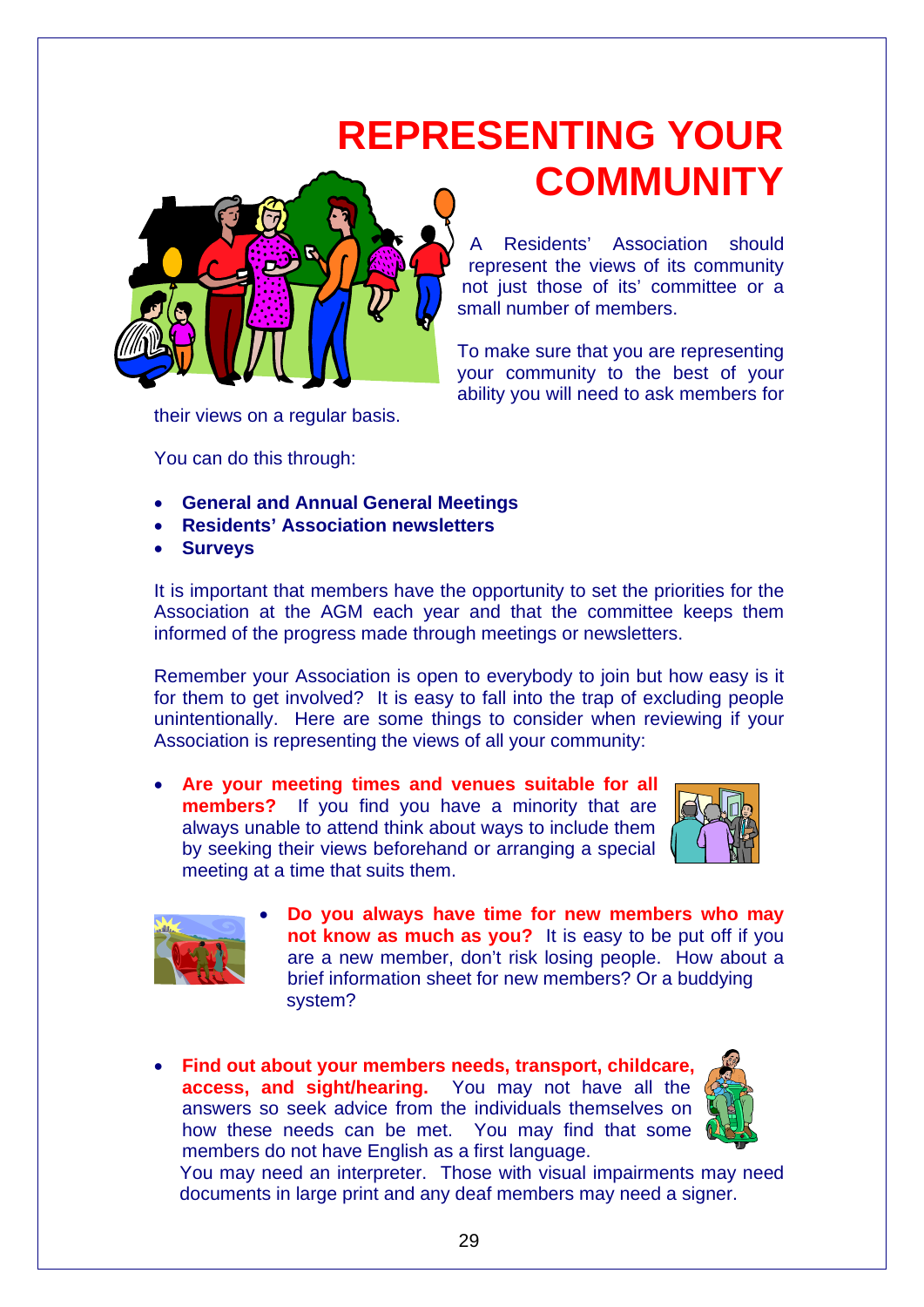Additional funding from Waltham Forest Council can be made available to help with these needs.

**Getting the Association on the local map:** A representative residents' association is a valuable resource for local councillors, community police and other professionals. Make sure that they know about your Association and that your Association listens to and represents your community. If appropriate invite them to your general or committee meetings or send them copies of your newsletter to keep them informed about your work.

**Building positive relationships and networks in your local area can help with the success of the Association and in so doing can improve the quality of life in your neighbourhood.**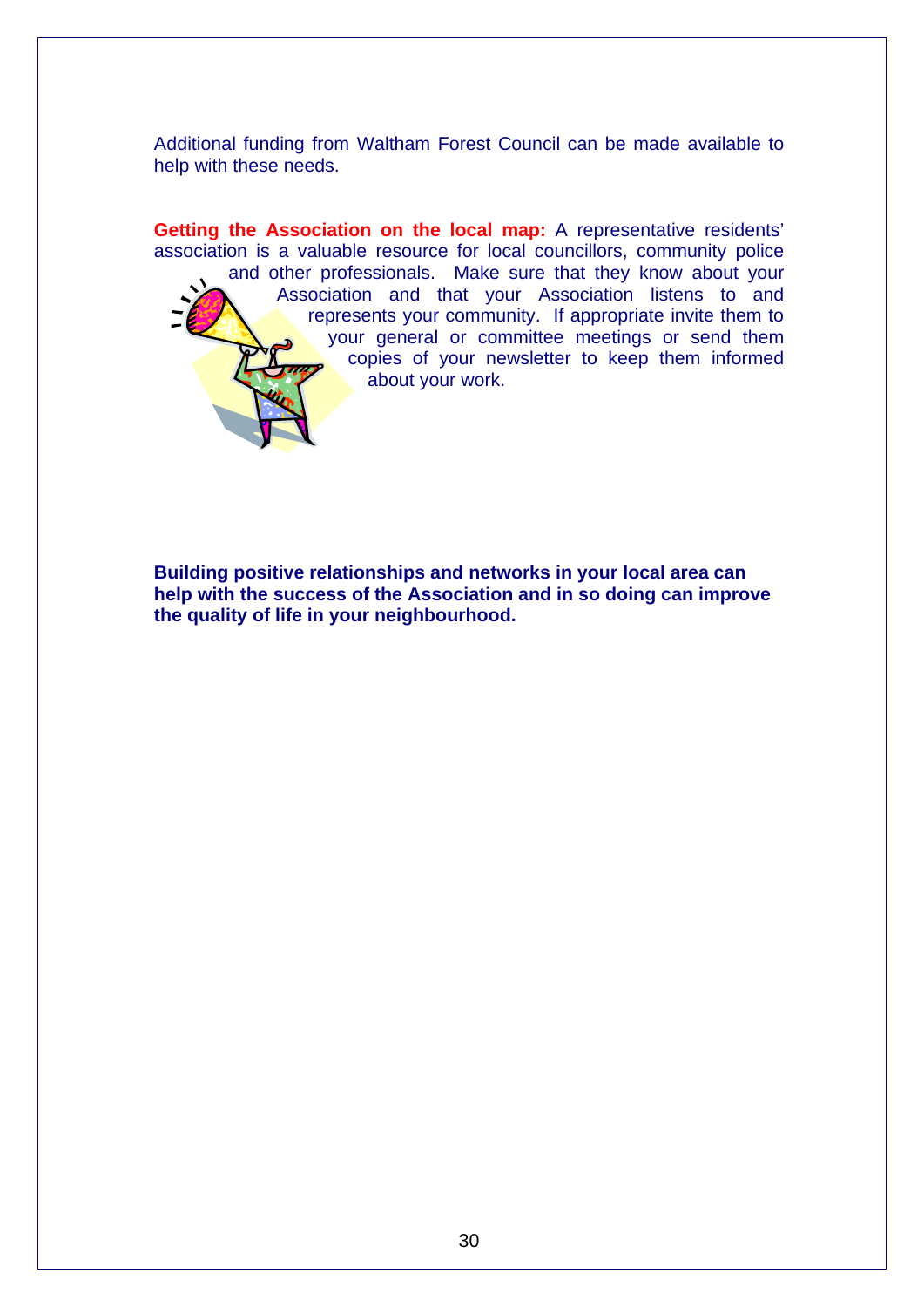

# **CODE OF CONDUCT**

Residents associations are encouraged to agree a code of conduct which outlines acceptable behaviour of TRLA members and partners. Below is a model code of conduct.

## **CODE OF CONDUCT**

(Within this Code of Conduct, the terms committee member refers to any elected/co-opted or nominated member of the TRLA)

- 1. GENERAL
	- 1.1The reputation of the Tenants, Residents and Leaseholder Association (TRLA) committee and Waltham Forest Housing depends largely on the conduct of its members and what residents, staff and other believe about its members' conduct.
	- 1.2Conduct of the highest standard is expected and a committee member's integrity will be lost if there is any suspicion that they will have been influenced in any way by an improper motive or that their behaviour is inappropriate to a TRLA and could be considered to have brought the Association into disrepute.
	- 1.3This code of conduct shall not be altered except by an agreement of the majority of committee members and any such changes shall be notified to all members.

## 2 CONFIDENTIALITY/EQUALITY

- 2.1Information made available to TRLA committee members in the course of their duties shall be considered to be strictly confidential unless such information is directly or indirectly affects members in the designated area
- 2.2No TRLA committee members shall expect or receive more or less favourable treatment by virtue of being a committee member.

## 3 REPRESENTATION

- 3.1Committee members shall normally be expected to represent the views, interest and opinions of the tenants that they represent whether at a local TRLA meeting or as part of Waltham Forest Council's governance structure.
- 4 DEALING WITH THE COUNCIL, STATUOTORY/VOLUNTARY AGENCIES AND **TENANTS** 
	- 4.1TRLA committee members shall at all times show courtesy to all Council staff, councillors, contractors, statutory/voluntary agency representatives and residents of Waltham Forest Housing.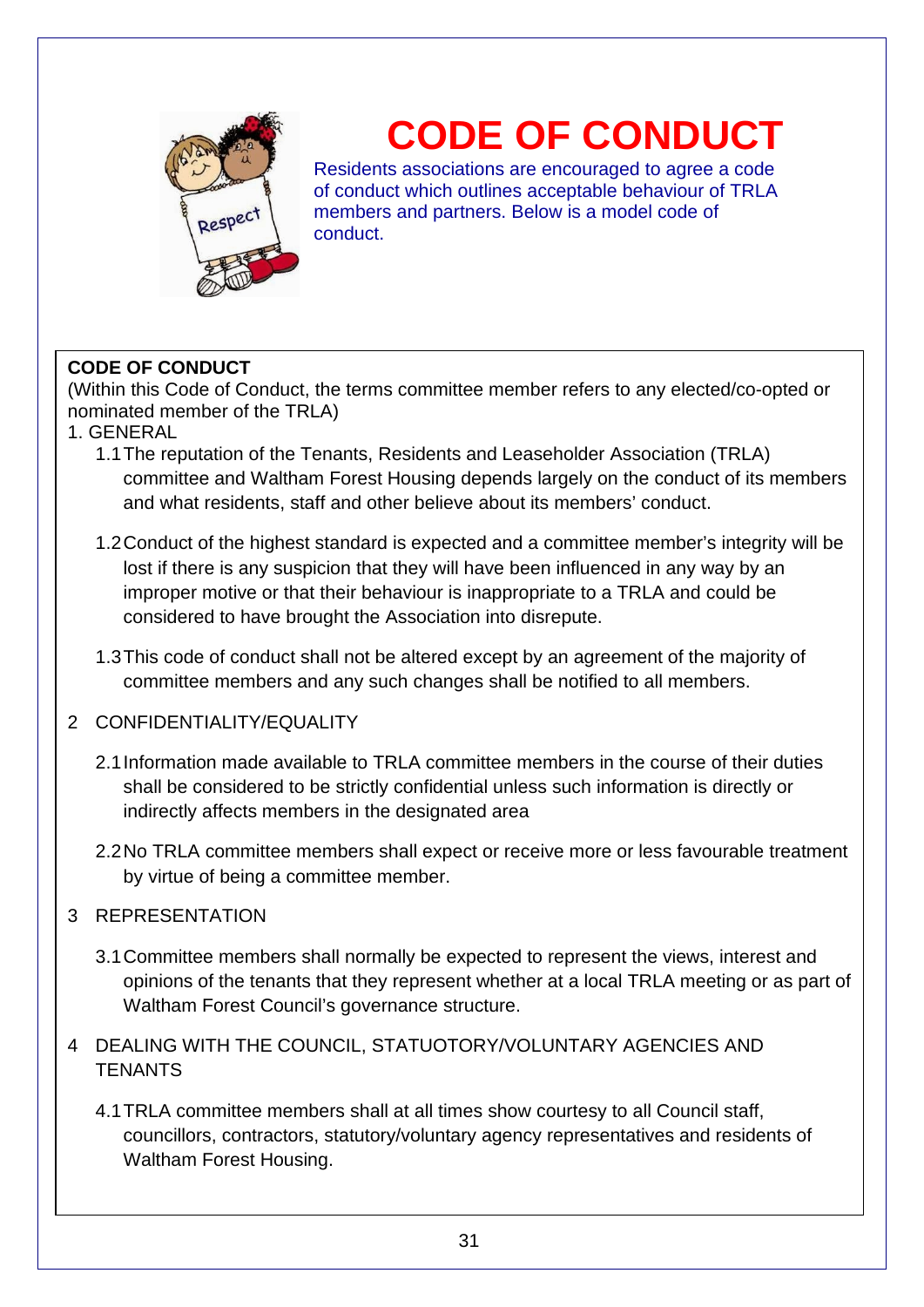- 4.2TRLA committee members are entitled to ask staff and contractors employed by Waltham Forest Council to provide their name, job title and ID.
- 4.3If a committee member has a complaint about a member of Waltham Forest Council staff or contractor, they should raise the matter with the staff members manager or request that an officer of the committee does so on their behalf

## 5 DECLARATION OF INTEREST

- 5.1A committee member shall inform the committee of any interest, financial, personal or otherwise that he or she may have in a capacity that may compromise their position as a TRLA member.
- 5.2If a discussion and/or vote is required concerning any matter in which a committee member has declared an interest, the member will be required to absent him/herself from the meeting for the duration of the discussion/vote.
- 5.3Committee members will be required to uphold the equal opportunities policy of the TRLA.
- 5.4Committee members are required to report to the committee any change in circumstances that may render them ineligible to serve on the committee.

## 6 BREACHES OF CODE OF CONDUCT

- 6.1Any serous or persistent breach in this code of conduct by a committee member will be treated as misconduct and dealt with in the following manner:
	- 6.1.1 The chair of the committee shall write to the committee member detailing the allegations of their misconduct and send copies to the other members of the committee and Inclusion and Engagement Team.
	- 6.1.2 The chair, after discussion with the officers of the committee, will consider the allegation and determine a suitable course of action, which may include convening a hearing of conduct panel. Each conduct panel will select a chairperson from among their number at the start of the hearing and he/she will have casting vote where necessary for the conduct panel. The Inclusion and Engagement Team will be able to advise on this.
	- 6.1.3 The conduct panel will, if it upholds the allegation, issue a written warning to the committee member in question or in the case of serious misconduct, dismiss them from the committee. If the latter is the case, the chair of the TRLA must be informed of the conduct panel's decision
	- 6.1.4 If an allegation of misconduct is made against the chair of the TRLA, the above procedures shall be adhered to but the vice chair will take the appropriate action.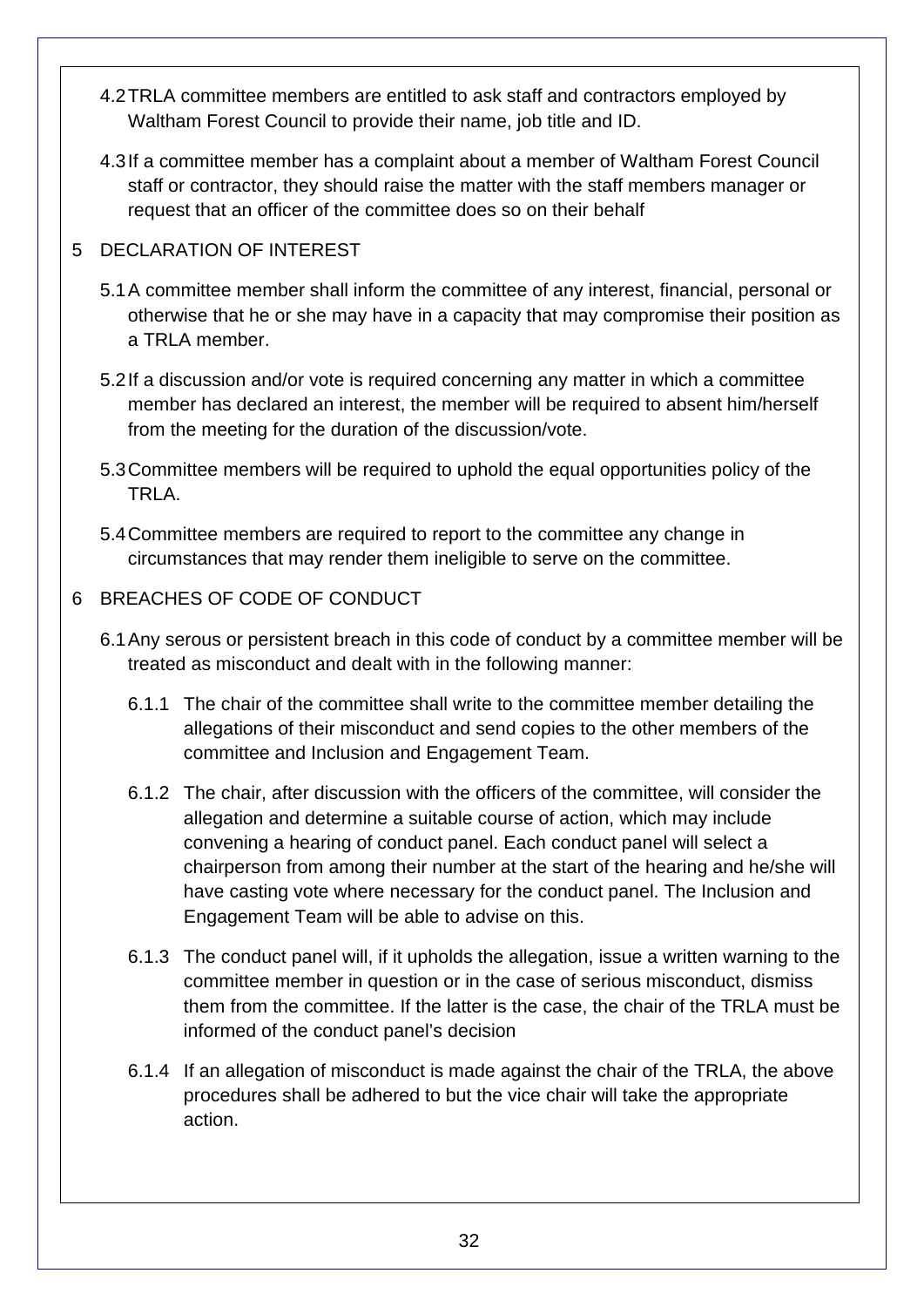## SPECIAL NOTE:

The following list comprises examples of behaviour likely to be considered breaches of the code of conduct:

- Arguing in public in a manner likely to bring the TRLA into disrepute.
- Join rival groups seeking to undermine the activities of the TRLA or Waltham Forest Council
- Be abusive or aggressive to other committee members, staff or councillors, members of outside organisation or residents.
- Knowingly misleading the TRLA, Waltham Forest Council, residents or councillors.
- Intentionally disregarding the ruling of the chair of the TRLA or the decisions taken by the committee.
- Attending meetings or performing their duties whilst under the influence of alcohol or elicit substances
- Use their position on the TRLA to gain personal or unfair advantage.
- Make public any matter of a confidential or sensitive nature
- Behaviour or language which clearly breaches Waltham Forest Housings Equality and Diversity statement and policies of any actions, intention or behaviour that could be construed as offensive under the Equalities Act.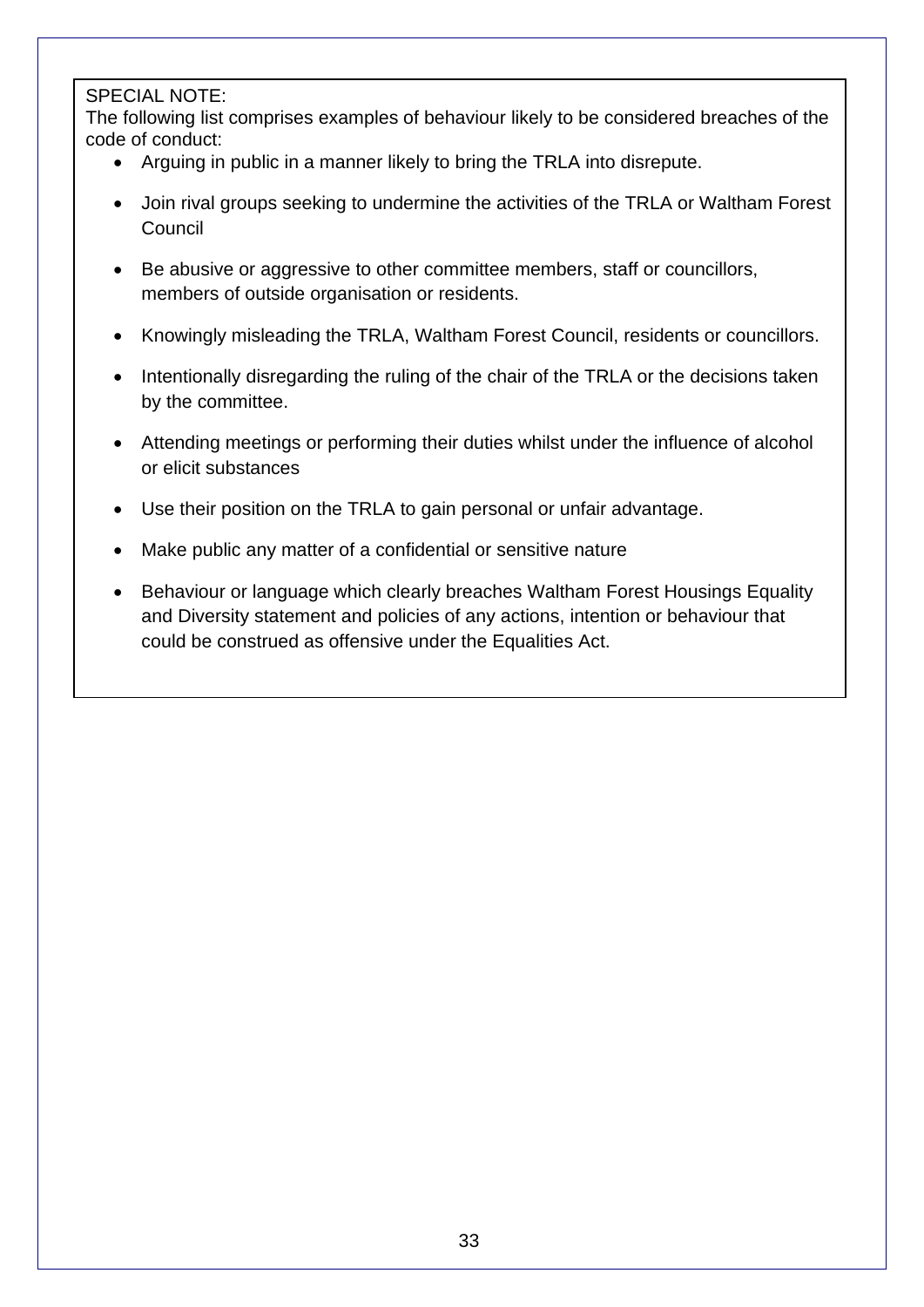

## **RECOGNITION OF RESIDENTS' ASSOCIATIONS**

Waltham Forest Council values and supports the work of recognised Residents' Associations and includes them in any local or borough-wide consultation it undertakes.

**Being a recognised Association will mean that your Association will have access to:**

- **Initial start-up grants to help with the initial costs of establishing your Association.**
- **Access to free training sessions provided by Waltham Forest Council**
- **Ability to apply for annual and one-off grants to support the work of your Association.**
- **Free membership of the Tpas**
- **Practical support and advice from Waltham Forest Council staff.**

**Recognition criteria:** In order to ensure recognition Waltham Forest Council asks that Residents' Associations:

- **Are open to all tenants and leaseholders living in the area cover by your group.**
- **That the Associations can demonstrate that they have encouraged membership from all residents in their area.**
- **Have a committee elected annually by its members with at least one tenant elected to the committee**
- **Have a constitution that conforms, in essence, to the model constitution provided by Waltham Forest Council.**
- **Are able to demonstrate a commitment to equal opportunities through its work.**
- **Keep an up-to-date membership list.**
- **Have a proper system of accounting and have accounts independently audited annually.**

Once a Residents' Association is recognised a check will be made by the Council following each AGM to ensure that the criteria for recognition are still being kept.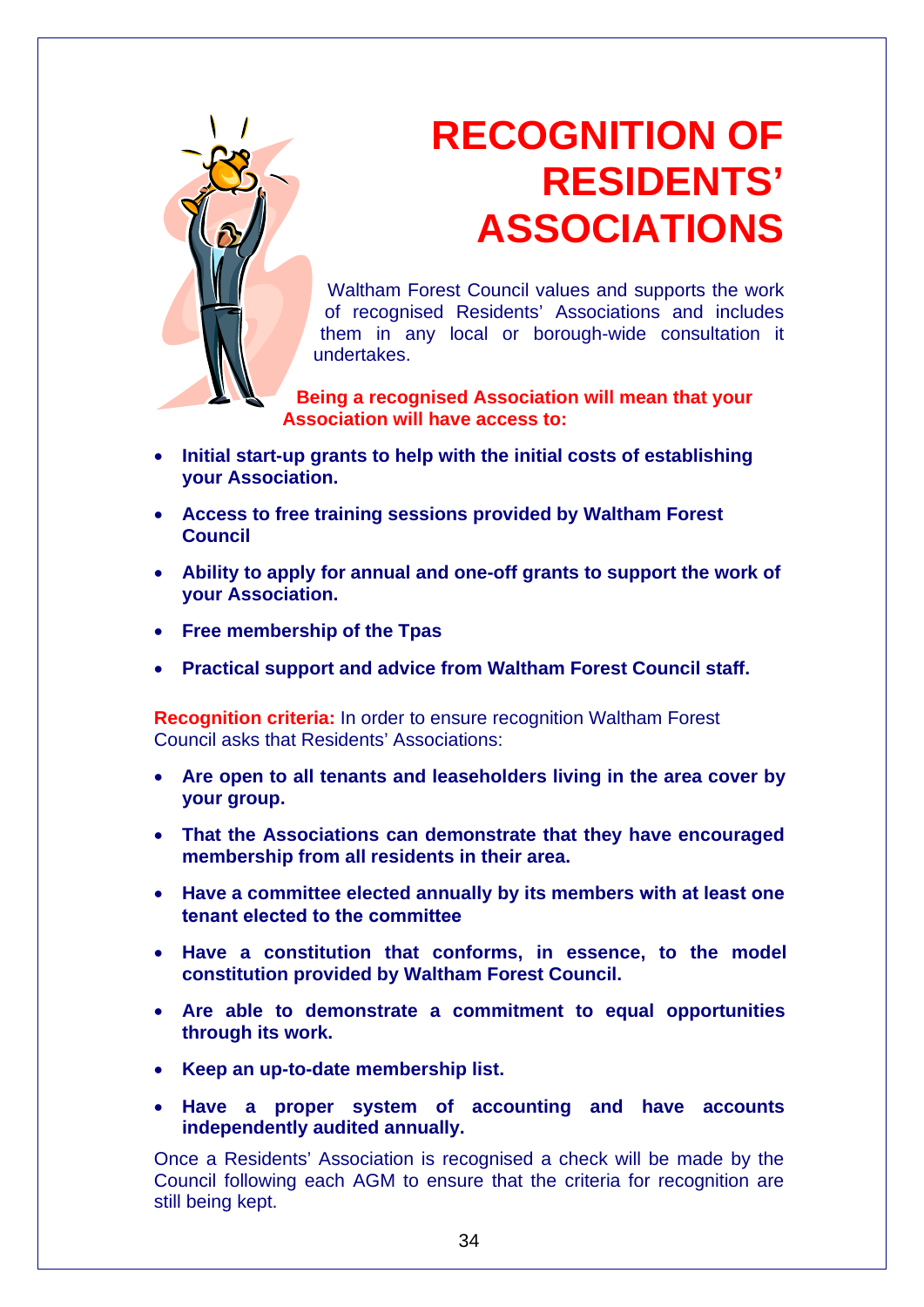

# **GRANT FUNDING**

To ensure all TRAs are correctly managing public funds, the Inclusion and Engagement Team will ensure that all recognised TRA receive financial assistance based on an agreed formula to help with their day-to-day running costs. This includes:

- Two financial audit checks by the Inclusion and Engagement team in the current financial year commencing April until March.
- Monitoring allocated resources and assisting the treasurer to maintain their financial books.
- Ensuring TRA's meet the recognition criteria.

If an association runs out of money before the end of the financial year, then the association will need to raise funds from elsewhere. If there is money left at the end of the year, this will be taken into account along with how well the association has performed against the assessment criteria when issuing the grant for the following year. Where an association has under-performed, this may result in a reduction in the grant to be allocated.

### **Start-up Grant:**

This grant (£250) is specifically aimed at set up costs for a new TRA such as:

- Opening a Community Association Business Banking Account (CABBA).
- Feasibility study to assess need, purpose and aim for the association.
- Financing hall hire, refreshments, telephone, TRA expenses/petty cash.
- Promotion and publicity of meeting dates.
- Start-up stationary pack.

In addition to the above, the Inclusion and Engagement Team will work in partnership with the interim committee to identify and agree training requirements for the TRA, which will be financed separately by Waltham Forest Council.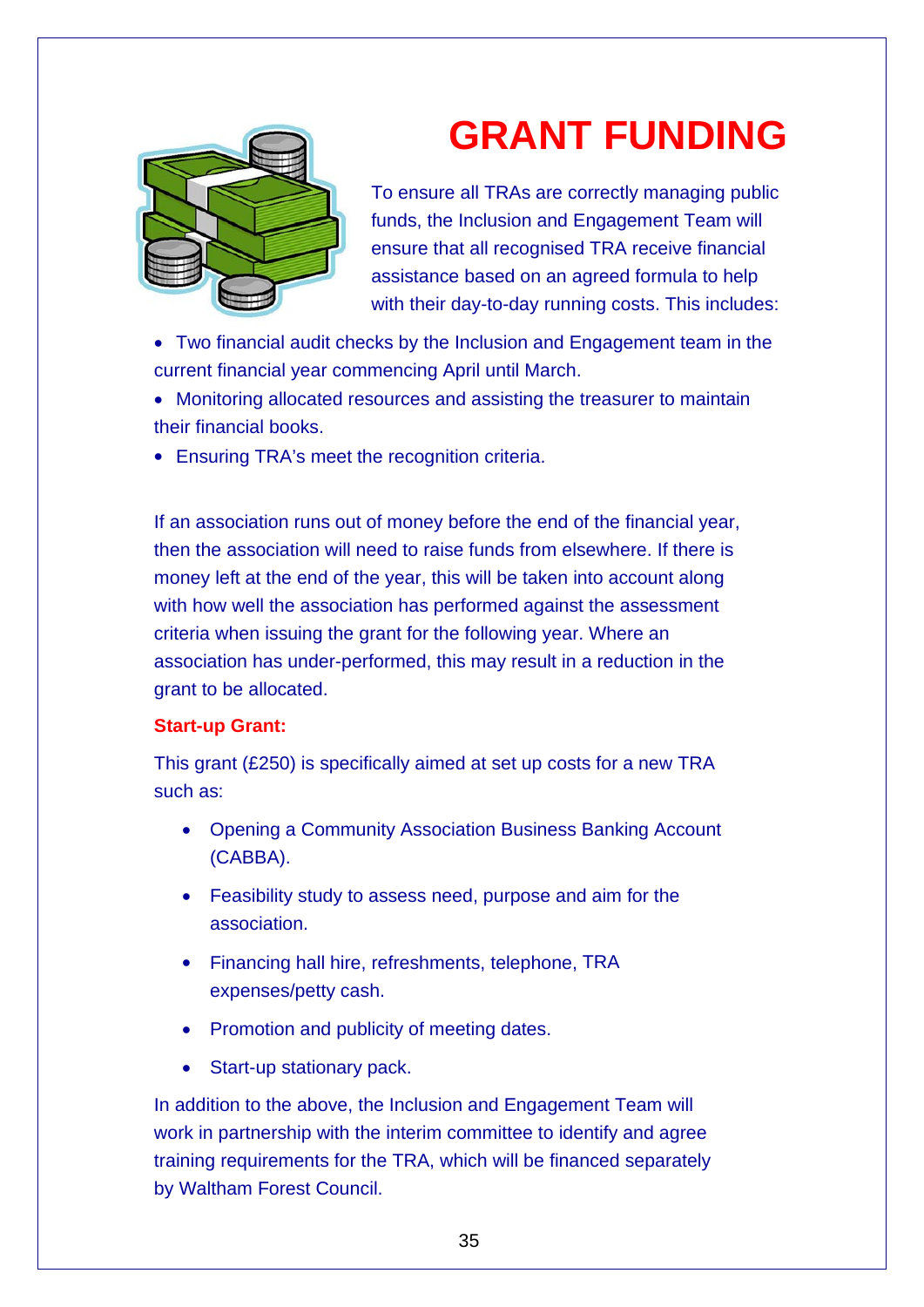## **Sustainability Grant:**

TRAs who have been operating for more than a year may apply for a Sustainability Grant. Payment of the grant is subject to the association meeting the recognition criteria. The sustainability grant is calculated using a set formula and is based on the number of properties a TRA covers as part of its stock portfolio (see table below):

| No of properties | <b>Baseline funding</b> | <b>Additional Funding per household</b> |
|------------------|-------------------------|-----------------------------------------|
| Up to 50         | £150                    | £2.00                                   |
| $50 - 100$       | £250                    | £2.50                                   |
| $150 - 200$      | £300                    | £3.00                                   |
| $200+$           | £350                    | £3.50                                   |

The sustainability grant can be used to cover things like:

- Setting up sub-committees to look at specific issues.
- Organising resident surveys.
- The cost of inviting speakers to open meetings.
- Translation/interpretation fees.
- Reimbursement of expenses e.g. transport, refreshments, petrol claims, phone costs, childcare.
- Venue hire.
- Publicity, photocopying/printing.
- Purchase administration equipment e.g. stationary.
- Paying for training courses.
- Purchase of refreshments for meetings.
- Health & safety equipment e.g. first aid box

The grant monies cannot be used to:

- Pay for day trips, outings, social or barbeque events.
- Purchase alcoholic drinks.
- Personal or individual reimbursement that are not to do with TRA.
- Paying for repairs.

Where a TRA also manages a Community Centre not more than 25% of the total grant funding can be used to help supplement the Centre's oncosts.